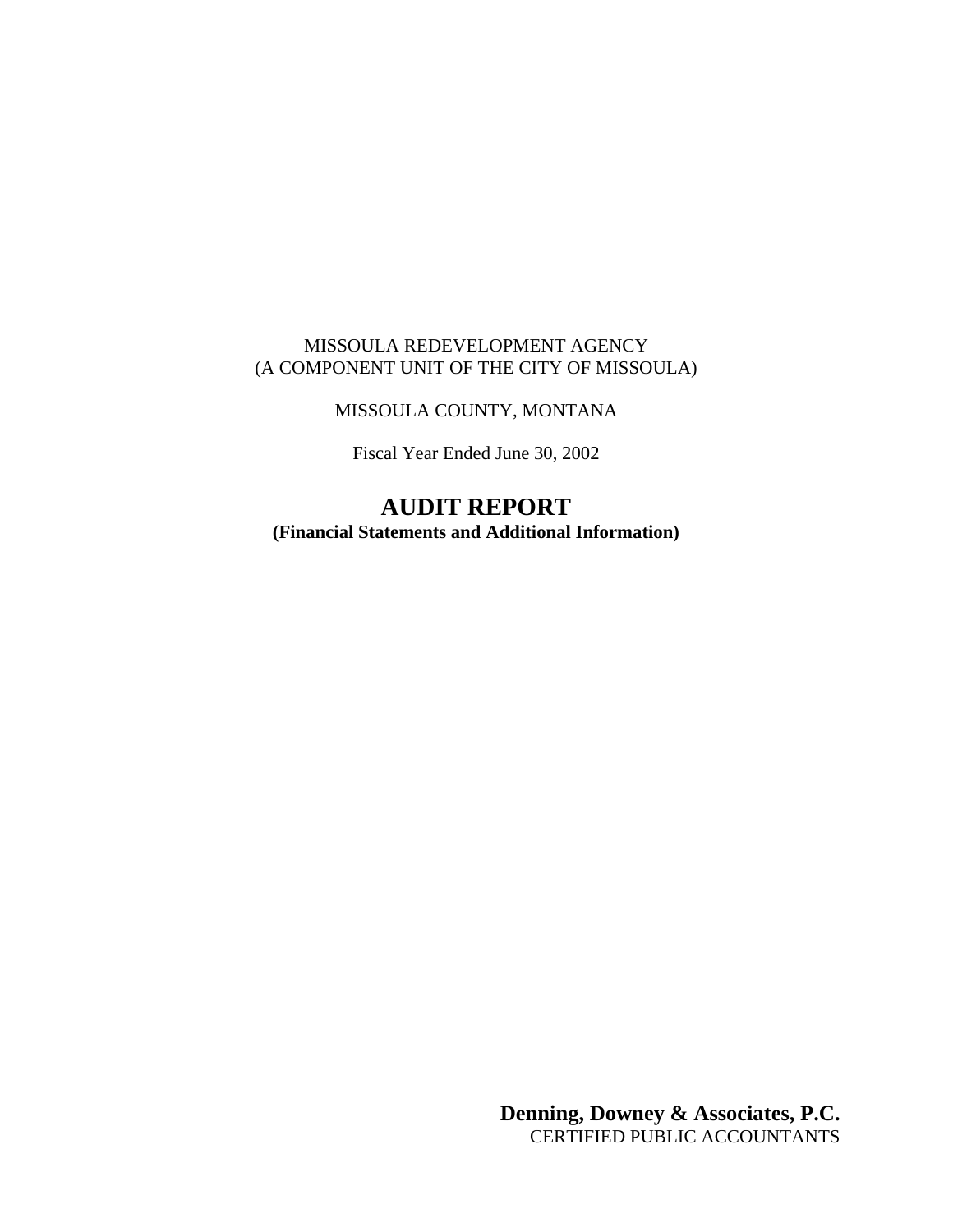# MISSOULA REDEVELOPMENT AGENCY (A COMPONENT UNIT OF THE CITY OF MISSOULA)

# MISSOULA COUNTY, MONTANA

Fiscal Year Ended June 30, 2002

# **TABLE OF CONTENTS**

| Organization                                                                                                                                                        | $\mathbf{1}$   |
|---------------------------------------------------------------------------------------------------------------------------------------------------------------------|----------------|
| <b>Independent Auditor's Report</b>                                                                                                                                 | $2 - 3$        |
| <b>General Purpose Financial Statements</b>                                                                                                                         |                |
| <b>Combining Balance Sheet</b>                                                                                                                                      | $\overline{4}$ |
| Combining Statement of Revenues, Expenditures, and Changes in Fund Balances                                                                                         | 5              |
| Combining Statement of Revenues, Expenditures, and Changes in Fund Balances -<br>Budget and Actual – Special Revenue and Debt Service Funds                         | $6 - 7$        |
| <b>Notes to Financial Statements</b>                                                                                                                                | $8 - 18$       |
| <b>Additional Information (Not Audited)</b>                                                                                                                         |                |
| Schedule of Expenditures – Budget and Actual – Urban Renewal District I                                                                                             | $19-20$        |
| Schedule of Expenditures – Budget and Actual – Urban Renewal District II                                                                                            | 21             |
| Schedule of Expenditures – Budget and Actual – Urban Renewal District III                                                                                           | 22             |
| Report on Compliance and on Internal Control Over Financial Reporting Based on an<br>Audit of Financial Statements Performed in Accordance with Government Auditing |                |
| <b>Standards</b>                                                                                                                                                    | $23 - 24$      |
| Report on Other Compliance, Financial, and Internal Accounting Control Matters                                                                                      | 25             |
| <b>Report on Prior Audit Recommendations</b>                                                                                                                        | 26             |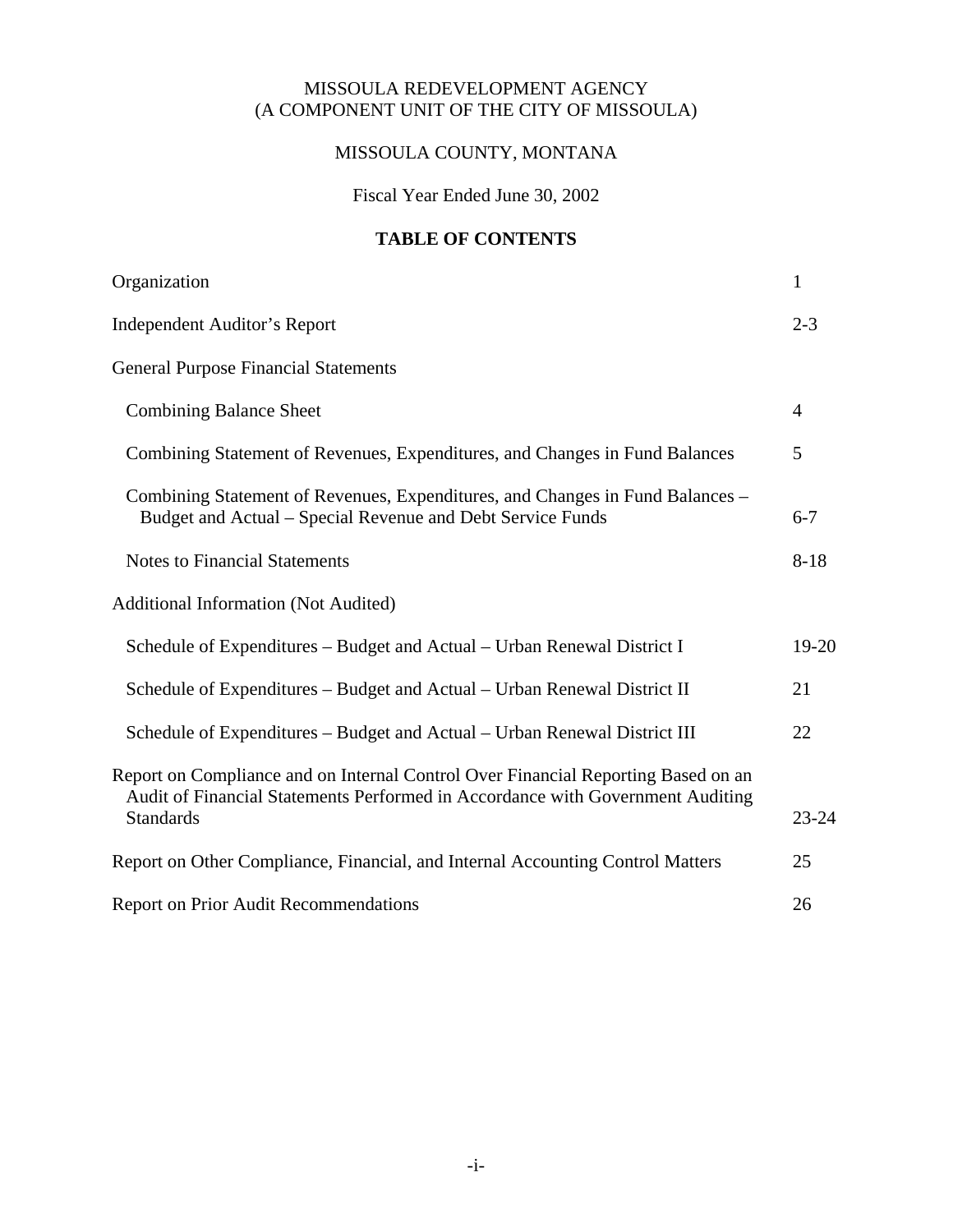# MISSOULA REDEVELOPMENT AGENCY (A COMPONENT UNIT OF THE CITY OF MISSOULA)

# MISSOULA COUNTY, MONTANA

#### **ORGANIZATION**

Fiscal Year Ended June 30, 2002

Geoff Badenoch Director

## **BOARD OF COMMISSIONERS**

| Hal Fraser           | Chairperson      |
|----------------------|------------------|
| Nancy Moe            | Vice-Chairperson |
| <b>Rosalie Cates</b> | Member           |
| Karl Englund         | Member           |
| Ron MacDonald        | Member           |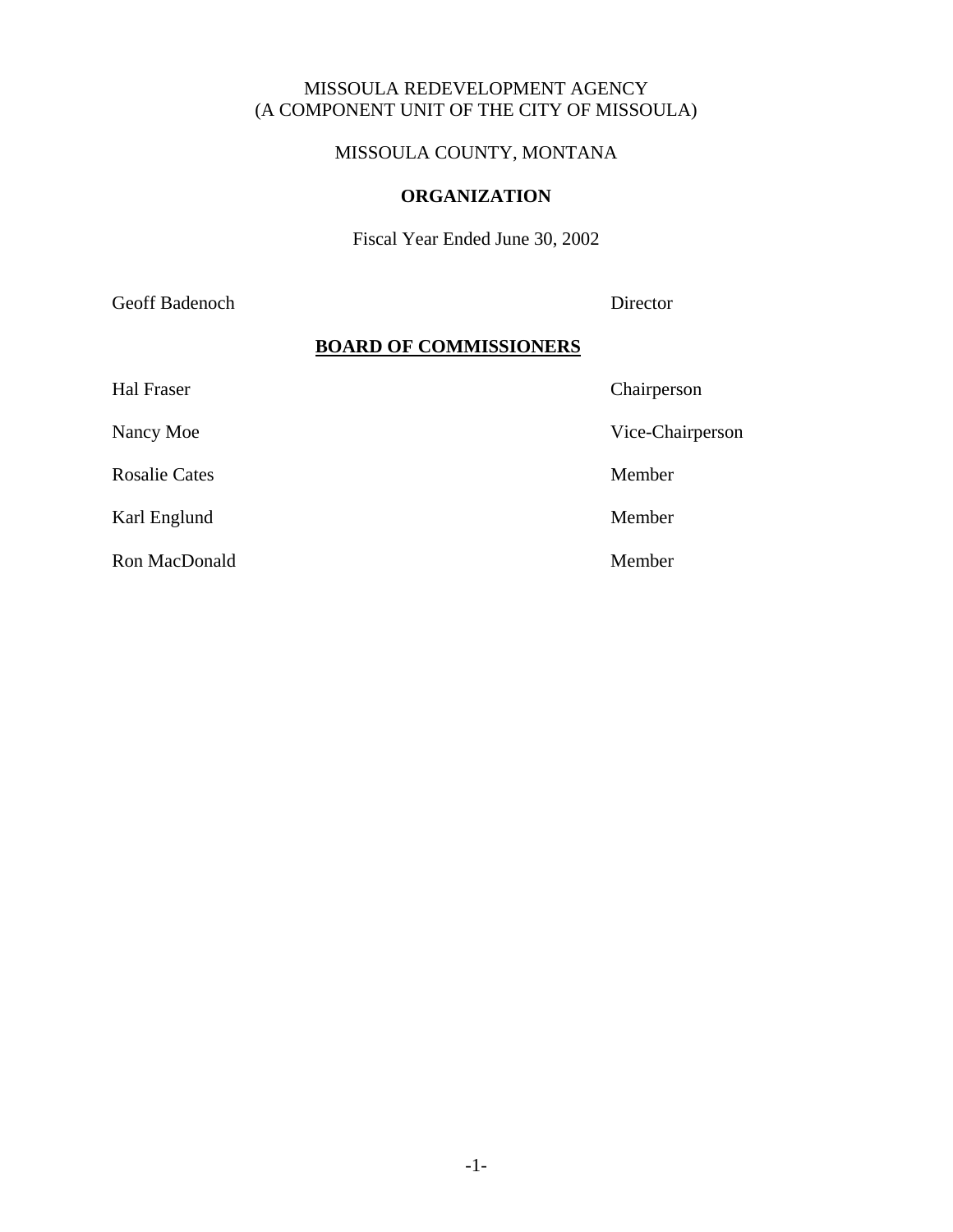*1740 U.S. Hwy 93 South - Suite 101 Kalispell, MT 59901* 

# **INDEPENDENT AUDITOR'S REPORT**

Director and Board of Commissioners Missoula Redevelopment Agency Missoula County Missoula, Montana

We have audited the accompanying general purpose financial statements of Missoula Redevelopment Agency, Missoula County, Montana, a component unit of the City of Missoula, as of and for the year ended June 30, 2002, as listed in the table of contents. These general purpose financial statements are the responsibility of the Agency's management. Our responsibility is to express an opinion on these general purpose financial statements based on our audit. The general purpose financial statements of the Missoula Redevelopment Agency as of June 30, 2001, were audited by other auditors whose report dated August 23, 2001, expressed an unqualified opinion on those statements.

We conducted our audit in accordance with auditing standards generally accepted in the United States of America and the standards applicable to financial audits contained in *Government Auditing Standards*, issued by the Comptroller General of the United States. Those standards require that we plan and perform the audit to obtain reasonable assurance about whether the general purpose financial statements are free of material misstatement. An audit includes examining, on a test basis, evidence supporting the amounts and disclosures in the general purpose financial statements. An audit also includes assessing the accounting principles used and significant estimates made by management, as well as evaluating the overall general purpose financial statement presentation. We believe that our audit provides a reasonable basis for our opinion.

In our opinion, the general purpose financial statements referred to above present fairly, in all material respects, the financial position of the Agency as of June 30, 2002, and the results of its operations the year then ended in conformity with accounting principles generally accepted in the United States of America.

In accordance with *Government Auditing Standards*, we have also issued our report dated September 3, 2002, on our consideration of the Missoula Redevelopment Agency's internal control over financial reporting and our tests of its compliance with certain provisions of laws, regulations, contracts, and grants. That report is an integral part of an audit performed in accordance with *Government Auditing Standards* and should be read in conjunction with this report in considering the results of our audit.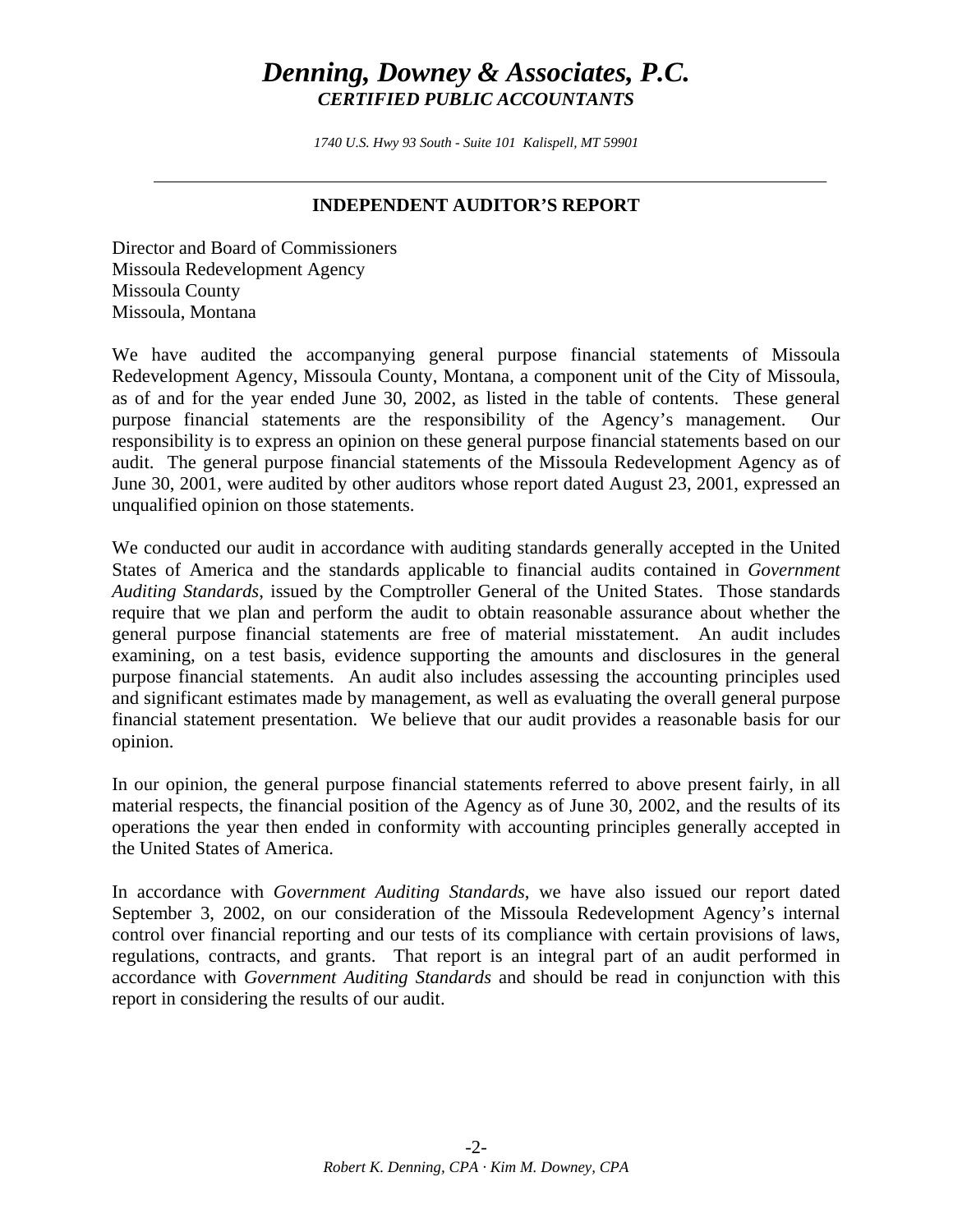Our audit was performed for the purpose of forming an opinion on the general purpose financial statements of the Missoula Redevelopment Agency, taken as a whole. The additional information on pages 19 through 22 is presented for purposes of additional analysis and is not a required part of the basic financial statements. Such information has not been subjected to the auditing procedures applied in the audit of basic financial statements, and, accordingly, we express no opinion on it.

Denning, Downey and Associates, CPA's, P.C.

September 3, 2002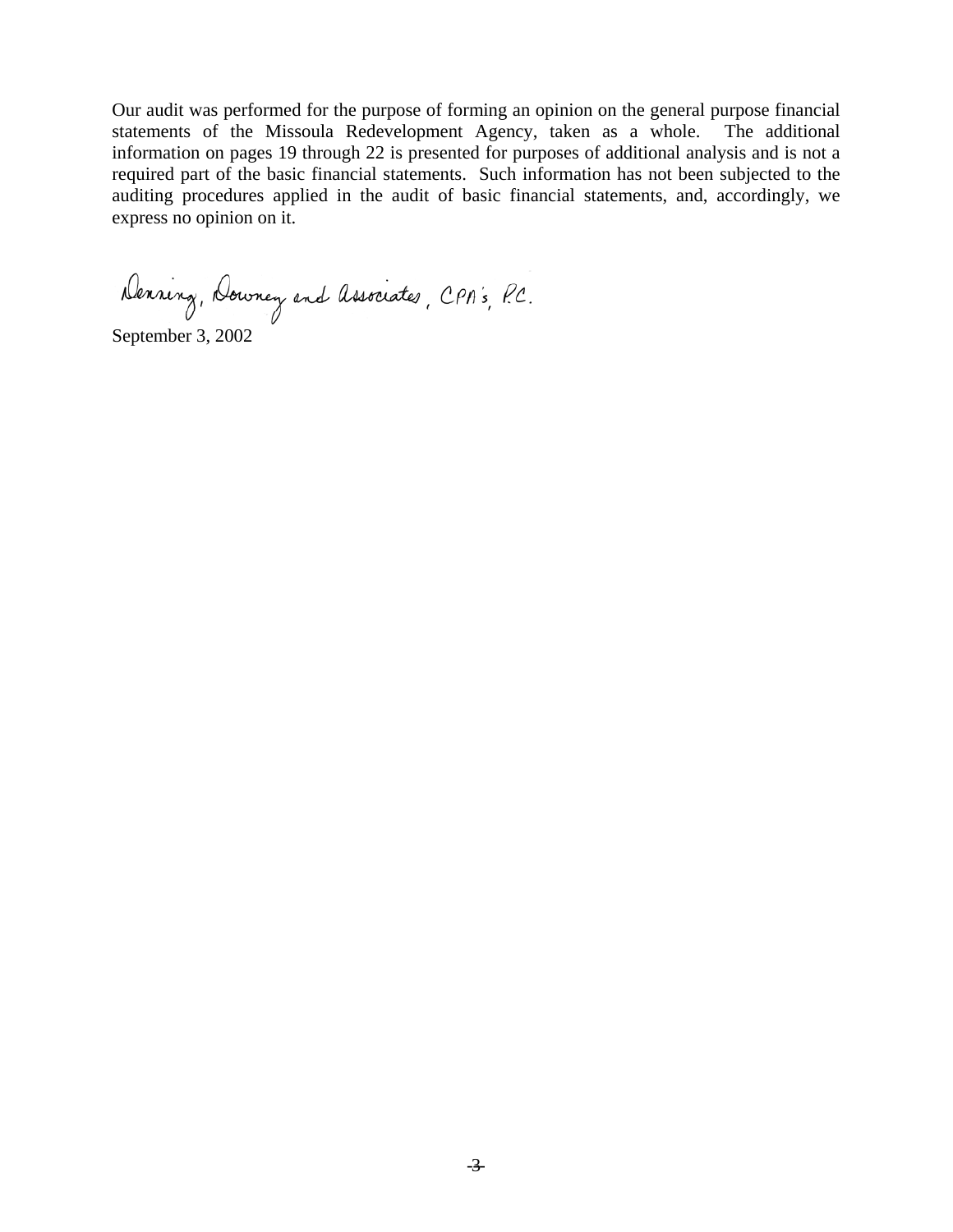|                                                | MISSOULA REDEVELOPMENT AGENCY<br>A COMPONENT UNIT OF THE CITY OF MISSOULA |                                 |                                    |                                |                                |                          |                   |
|------------------------------------------------|---------------------------------------------------------------------------|---------------------------------|------------------------------------|--------------------------------|--------------------------------|--------------------------|-------------------|
|                                                |                                                                           | <b>COMBINING BALANCE SHEET</b>  |                                    |                                |                                |                          |                   |
|                                                |                                                                           | June 30, 2002 and June 30, 2001 |                                    |                                |                                |                          |                   |
|                                                |                                                                           |                                 |                                    |                                |                                |                          |                   |
|                                                |                                                                           | <b>GOVERNMENTAL FUNDS</b>       |                                    |                                |                                |                          |                   |
|                                                |                                                                           | SPECIAL REVENUE FUNDS           |                                    |                                | General                        |                          |                   |
|                                                | Urban                                                                     | Urban                           | Urban                              | Debt                           | Long-Term                      |                          | Totals            |
|                                                | Renewal                                                                   | Renewal                         | Renewal                            | Service                        | Debt Account                   |                          | (Memorandum Only) |
|                                                | District I                                                                | District II                     | District III                       | Funds                          | Group                          | 2002                     | 2001              |
| <b>ASSETS</b>                                  |                                                                           |                                 |                                    |                                |                                |                          |                   |
| Cash and Investments                           | \$4,919,319                                                               | \$334,562                       | \$6,962                            | \$458,553                      | \$<br>$\overline{\phantom{a}}$ | \$5,719,396              | \$4,582,563       |
| Tax Increment Receivable                       | $\overline{\phantom{a}}$                                                  | 18,815                          | 7,407                              | 163,624                        | $\overline{\phantom{a}}$       | 189,846                  | 116,876           |
| <b>Other Receivables</b>                       | $\overline{\phantom{a}}$                                                  | $\blacksquare$                  | $\overline{\phantom{0}}$           |                                | $\overline{\phantom{a}}$       |                          | 1,318             |
| Due From Missoula County                       | $\overline{\phantom{a}}$                                                  | $\overline{\phantom{a}}$        | $\overline{\phantom{a}}$           | $\overline{\phantom{a}}$       | $\overline{\phantom{a}}$       | $\overline{\phantom{a}}$ | 581,886           |
| Due From Other Funds                           | 27,591                                                                    | $\overline{\phantom{a}}$        | $\overline{\phantom{a}}$           | $\overline{\phantom{a}}$       | $\overline{\phantom{a}}$       | 27,591                   | 572,669           |
| <b>Grants Receivable</b>                       |                                                                           | $\overline{\phantom{a}}$        | $\overline{\phantom{a}}$           | $\overline{\phantom{a}}$       | $\overline{\phantom{a}}$       | $\overline{\phantom{a}}$ | 11,624            |
| Amount Available in Debt                       |                                                                           |                                 |                                    |                                |                                |                          |                   |
| <b>Service Funds</b>                           | $\overline{a}$                                                            | $\overline{\phantom{a}}$        | $\overline{\phantom{a}}$           | $\overline{\phantom{a}}$       | 458,553                        | 458,553                  | 454,553           |
| Amount to be Provided to                       |                                                                           |                                 |                                    |                                |                                |                          |                   |
| Retire Long-Term Debt                          |                                                                           |                                 |                                    |                                | 376,879                        | 376,879                  | 610,283           |
| <b>TOTAL ASSETS</b>                            | \$4,946,910                                                               | \$353,377                       | \$14,369                           | \$622,177                      | \$<br>835,432                  | \$6,772,265              | \$6,931,772       |
|                                                |                                                                           |                                 |                                    |                                |                                |                          |                   |
| <b>LIABILITIES AND EQUITY</b>                  |                                                                           |                                 |                                    |                                |                                |                          |                   |
| <b>Accounts Payable</b>                        | 711,442<br>\$                                                             | \$53,000                        | $\mathcal{S}$<br>$\qquad \qquad -$ | \$<br>$\overline{\phantom{a}}$ | \$<br>$\overline{\phantom{a}}$ | 764,442<br>\$            | 315,191<br>\$     |
| <b>Accrued Payroll</b>                         | 10,703                                                                    |                                 | $\overline{\phantom{a}}$           |                                | $\overline{\phantom{a}}$       | 10,703                   | 9,572             |
| Due to Other Funds                             |                                                                           | $\overline{a}$                  | $\overline{\phantom{a}}$           | 27,591                         | $\overline{\phantom{a}}$       | 27,591                   | 572,669           |
| Due to Other Governments                       | 2,640                                                                     |                                 | $\overline{\phantom{a}}$           |                                | $\overline{\phantom{a}}$       | 2,640                    |                   |
| Deferred Revenue                               |                                                                           | 14,923                          | 4,418                              | 136,033                        |                                | 155,374                  | 104,617           |
| <b>Compensated Absences</b>                    |                                                                           |                                 | $\overline{\phantom{a}}$           |                                | 45,432                         | 45,432                   | 34,836            |
| <b>Bonds Payable</b>                           |                                                                           |                                 | $\blacksquare$                     | $\equiv$                       | 790,000                        | 790,000                  | 1,030,000         |
| <b>TOTAL LIABILITIES</b>                       | \$<br>724,785                                                             | \$67,923                        | \$4,418                            | \$163,624                      | \$<br>835,432                  | \$1,796,182              | \$2,066,885       |
| <b>FUND EQUITY</b>                             |                                                                           |                                 |                                    |                                |                                |                          |                   |
| <b>Fund Balances</b>                           |                                                                           |                                 |                                    |                                |                                |                          |                   |
| Reserved for Debt Service                      | \$<br>$\overline{\phantom{0}}$                                            | \$<br>$\overline{\phantom{a}}$  | \$                                 | \$458,553                      | \$                             | 458,553<br>S             | 454,553<br>\$     |
| Designated for Future Projects                 | 2,661,816                                                                 | 14,740                          |                                    |                                |                                | 2,676,556                | 3,409,371         |
| Unreserved                                     | 1,560,309                                                                 | 270,714                         | 9,951                              |                                |                                | 1,840,974                | 1,000,963         |
| <b>TOTAL EQUITY</b>                            | \$4,222,125                                                               | \$285,454                       | \$9,951                            | \$458,553                      | \$                             | \$4,976,083              | \$4,864,887       |
|                                                |                                                                           |                                 |                                    |                                |                                |                          |                   |
| TOTAL LIABILITIES AND FUND EQUITY              | \$4,946,910                                                               | \$353,377                       | \$14,369                           | \$622,177                      | 835,432<br>\$                  | \$6,772,265              | \$6,931,772       |
|                                                |                                                                           |                                 |                                    |                                |                                |                          |                   |
| See accompanying Notes to Financial Statements |                                                                           |                                 |                                    |                                |                                |                          |                   |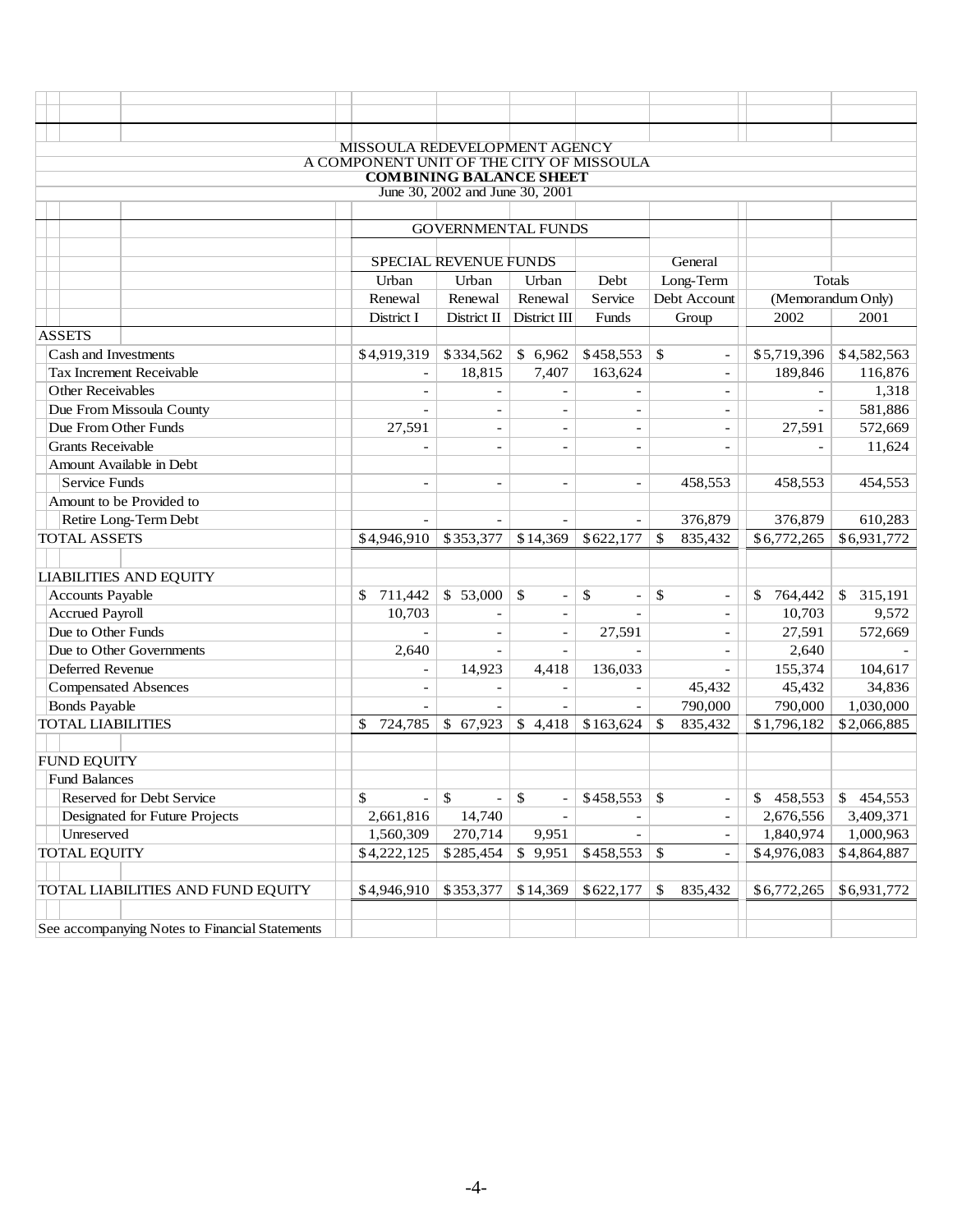|                                                                            | MISSOULA REDEVELOPMENT AGENCY                       |                           |                                                         |                                |                 |                   |                          |
|----------------------------------------------------------------------------|-----------------------------------------------------|---------------------------|---------------------------------------------------------|--------------------------------|-----------------|-------------------|--------------------------|
|                                                                            | A COMPONENT UNIT OF THE CITY OF MISSOULA            |                           |                                                         |                                |                 |                   |                          |
| COMBINING STATEMENT OF REVENUES, EXPENDITURES AND CHANGES IN FUND BALANCES |                                                     |                           |                                                         |                                |                 |                   |                          |
|                                                                            | For the Years Ended June 30, 2002 and June 30, 2001 |                           |                                                         |                                |                 |                   |                          |
|                                                                            |                                                     |                           |                                                         |                                |                 |                   |                          |
|                                                                            |                                                     | <b>GOVERNMENTAL FUNDS</b> |                                                         |                                |                 |                   |                          |
|                                                                            |                                                     |                           |                                                         |                                |                 |                   |                          |
|                                                                            |                                                     | SPECIAL REVENUE FUNDS     |                                                         |                                |                 |                   |                          |
|                                                                            | Urban                                               | Urban                     | Urban                                                   | Debt                           |                 | <b>TOTALS</b>     |                          |
|                                                                            | Renewal                                             | Renewal                   | Renewal                                                 | Service                        |                 | (MEMORANDUM ONLY) |                          |
|                                                                            | District I                                          | District II               | District III                                            | Funds                          | 2002            | 2001              | Variance                 |
| <b>REVENUES</b>                                                            |                                                     |                           |                                                         |                                |                 |                   |                          |
| Tax Increment Property Tax                                                 | \$<br>939,696                                       | \$191,445                 | \$83,332                                                | \$263,110                      | \$1,477,583     | \$1,645,255       | \$(167,672)              |
| <b>State Personal Property Tax Reimbursement</b>                           | 121,075                                             | 4,570                     |                                                         |                                | 125,645         | 868,111           | (742, 466)               |
| <b>State Entitlement</b>                                                   | 1,100,507                                           | 33,343                    | $\overline{\phantom{a}}$                                |                                | 1,133,850       |                   | 1,133,850                |
| <b>Investment Earnings</b>                                                 | 249,529                                             | 12,226                    | 1,482                                                   | 34,170                         | 297,407         | 291,319           | 6,088                    |
| Grants and Miscellaneous                                                   | 2,688                                               | 405                       |                                                         |                                | 3,093           | 7,632             | (4,539)                  |
| <b>Total Revenues</b>                                                      | \$2,413,495                                         | \$241,989                 | \$84,814                                                | \$297,280                      | \$3,037,578     | \$2,812,317       | 225,261<br>\$            |
|                                                                            |                                                     |                           |                                                         |                                |                 |                   |                          |
| <b>EXPENDITURES</b>                                                        |                                                     |                           |                                                         |                                |                 |                   |                          |
| <b>Community Development</b>                                               | \$1,594,413                                         | \$53,000                  | $\mathbb{S}$<br>6,500                                   | \$                             | \$1,653,913     | \$<br>962,295     | 691,618<br>\$            |
| Distributions to Other Governments                                         | 250,000                                             |                           |                                                         |                                | \$250,000       | 250,000           | $\mathbb{S}$             |
| Debt Service                                                               |                                                     |                           |                                                         | 293,280                        | 293,280         | 289,505           | 3,775                    |
| Capital Outlay                                                             | 619,999                                             |                           |                                                         |                                | 619,999         | 810,476           | (190, 477)               |
| <b>Total Expenditures</b>                                                  | \$2,464,412                                         | \$53,000                  | $\mathbb{S}$<br>6,500                                   | \$293,280                      | \$2,817,192     | \$2,312,276       | $\mathcal{S}$<br>504,916 |
|                                                                            |                                                     |                           |                                                         |                                |                 |                   |                          |
| Excess (Deficiency) of Revenues over Expenditures                          | \$                                                  | $(50,917)$ \$188,989      | \$78,314                                                | \$<br>4,000                    | 220,386<br>\$   | \$500,041         | \$(279,655)              |
|                                                                            |                                                     |                           |                                                         |                                |                 |                   |                          |
| Other Financing Sources (Uses)                                             |                                                     |                           |                                                         |                                |                 |                   |                          |
| <b>Transfers</b> In                                                        | \$<br>126,747                                       | $\mathbb{S}$<br>$\equiv$  | $\mathbb{S}$<br>$\equiv$                                | \$<br>$\overline{\phantom{a}}$ | \$126,747       | 100,000<br>\$     | $\mathcal{S}$<br>26,747  |
| <b>Transfers Out</b>                                                       |                                                     | (58, 384)                 | (68, 363)                                               | $\blacksquare$                 | (126, 747)      | (100,000)         | (26, 747)                |
| <b>Transfers to Other Governments</b>                                      | (109, 190)                                          |                           |                                                         |                                | (109, 190)      | (24, 422)         | (84, 768)                |
| <b>Total Other Financing Sources</b>                                       | $\mathcal{S}$<br>17,557                             |                           | $\frac{1}{2}$ (58,384) $\frac{1}{2}$ (68,363) \ \ \ \ \ | $\overline{\phantom{a}}$       | $(109, 190)$ \$ | $(24, 422)$ \$    | (84, 768)                |
|                                                                            |                                                     |                           |                                                         |                                |                 |                   |                          |
| Excess (Deficiency) of Revenues and Other Sources                          |                                                     |                           |                                                         |                                |                 |                   |                          |
| Over Expenditures and Other Uses                                           | \$                                                  | $(33,360)$ \$130,605      | \$<br>9,951                                             | \$<br>4,000                    | 111,196<br>\$   | \$<br>475,619     |                          |
|                                                                            |                                                     |                           |                                                         |                                |                 |                   |                          |
| Fund Balance, July 1, 2001                                                 | \$4,255,485                                         | \$154,849                 | \$<br>$\overline{\phantom{a}}$                          | \$454,553                      | \$4,864,887     | \$4,389,268       |                          |
|                                                                            |                                                     |                           |                                                         |                                |                 |                   |                          |
| Fund Balance, June 30, 2002                                                | \$4,222,125                                         | \$285,454                 | 9,951<br>\$                                             | \$458,553                      | \$4,976,083     | \$4,864,887       |                          |
|                                                                            |                                                     |                           |                                                         |                                |                 |                   |                          |
| See accompanying Notes to Financial Statements                             |                                                     |                           |                                                         |                                |                 |                   |                          |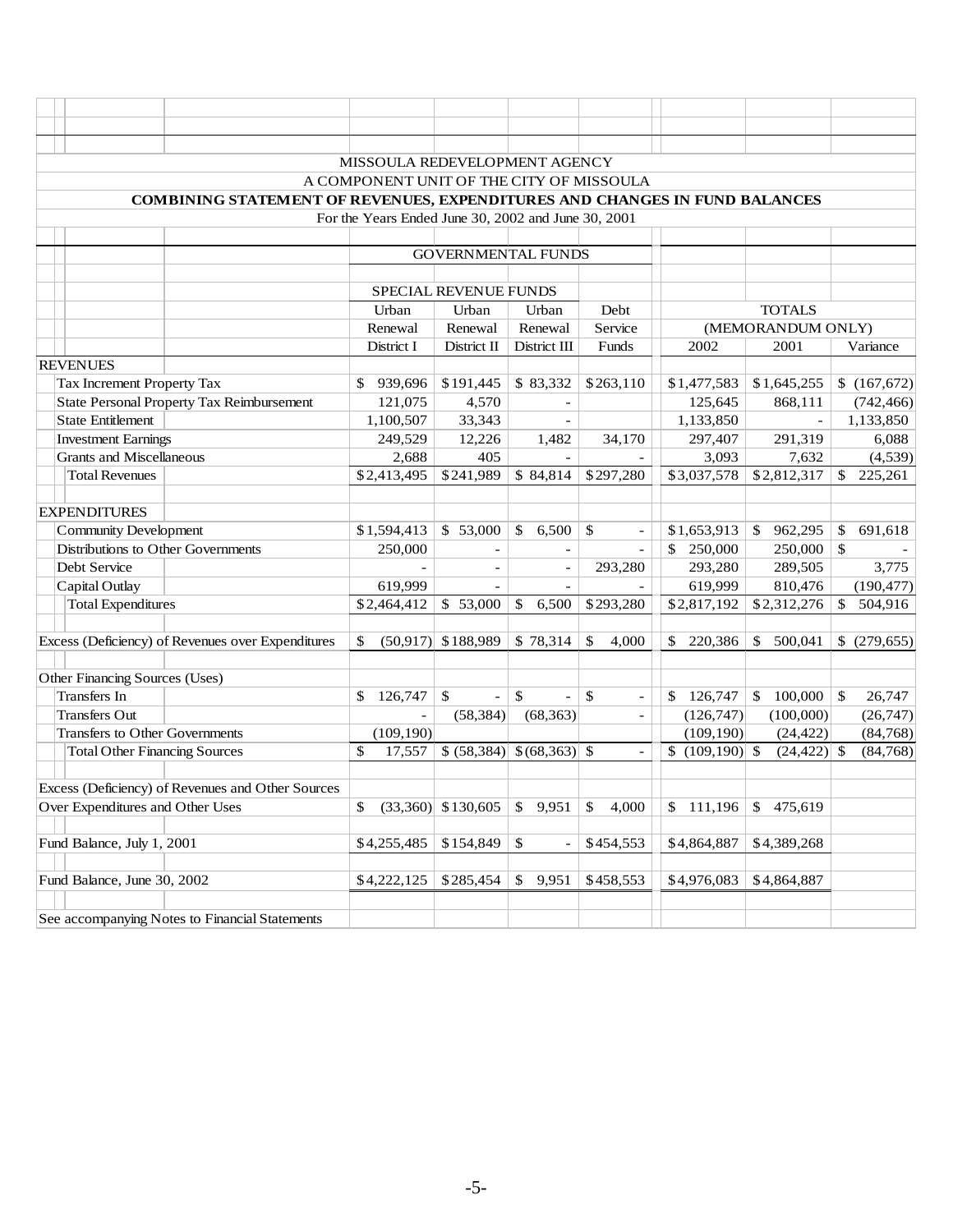|                            | MISSOULA REDEVELOPMENT AGENCY                                              |                                          |              |             |               |                          |                          |                                                     |                      |                          |
|----------------------------|----------------------------------------------------------------------------|------------------------------------------|--------------|-------------|---------------|--------------------------|--------------------------|-----------------------------------------------------|----------------------|--------------------------|
|                            |                                                                            | A COMPONENT UNIT OF THE CITY OF MISSOULA |              |             |               |                          |                          |                                                     |                      |                          |
|                            | COMBINING STATEMENT OF REVENUES, EXPENDITURES AND CHANGES IN FUND BALANCES |                                          |              |             |               |                          |                          |                                                     |                      |                          |
|                            | <b>BUDGET AND ACTUAL - SPECIAL REVENUE FUNDS</b>                           |                                          |              |             |               |                          |                          |                                                     |                      |                          |
|                            |                                                                            | For the Year Ended June 30, 2002         |              |             |               |                          |                          |                                                     |                      |                          |
|                            |                                                                            |                                          |              |             |               |                          |                          |                                                     |                      |                          |
|                            |                                                                            |                                          |              |             |               |                          |                          |                                                     |                      |                          |
|                            |                                                                            | <b>Urban Renewal</b>                     |              |             |               |                          | Urban Renewal            |                                                     | <b>Urban Renewal</b> |                          |
|                            |                                                                            | District I                               |              |             |               | District II              |                          |                                                     | District III         |                          |
|                            |                                                                            |                                          |              |             |               |                          |                          |                                                     |                      |                          |
|                            |                                                                            | <b>Budget</b>                            |              | Actual      | <b>Budget</b> |                          | Actual                   | <b>Budget</b>                                       | Actual               |                          |
| <b>REVENUES</b>            |                                                                            |                                          |              |             |               |                          |                          |                                                     |                      |                          |
|                            | Tax Increment Property Tax                                                 | \$2,148,503                              | $\mathbb{S}$ | 939,696     | \$208,732     |                          | \$191,445                | \$88,963                                            | \$83,332             |                          |
|                            | <b>State Personal Property Tax Reimbursement</b>                           |                                          |              | 121,075     | 37,389        |                          | 4,570                    |                                                     |                      |                          |
| <b>State Entitlement</b>   |                                                                            |                                          |              | 1,100,507   |               |                          | 33,343                   |                                                     |                      |                          |
| <b>Investment Earnings</b> |                                                                            | 150,000                                  |              | 249,529     | 8,000         |                          | 12,226                   | $\overline{\phantom{a}}$                            | 1,482                |                          |
|                            | <b>Grants and Miscellaneous</b>                                            | 1,000                                    |              | 2,688       | 205,924       |                          | 405                      |                                                     |                      |                          |
| <b>Total Revenues</b>      |                                                                            | \$2,299,503                              |              | \$2,413,495 | \$460,045     |                          | \$241,989                | \$88,963                                            | \$84,814             |                          |
|                            |                                                                            |                                          |              |             |               |                          |                          |                                                     |                      |                          |
| <b>EXPENDITURES</b>        |                                                                            |                                          |              |             |               |                          |                          |                                                     |                      |                          |
|                            | <b>Community Development</b>                                               | \$4,541,133                              |              | \$1,594,413 | \$345,720     |                          | \$53,000                 | \$20,600                                            | \$<br>6,500          |                          |
|                            | Distributions to Other Governments                                         | 250,000                                  |              | 250,000     |               |                          |                          |                                                     |                      |                          |
| Debt Service               |                                                                            |                                          |              |             |               |                          | $\blacksquare$           | $\overline{\phantom{a}}$                            |                      | $\overline{\phantom{a}}$ |
| Capital Outlay             |                                                                            | 1,655,650                                |              | 619,999     | 210,000       |                          | $\overline{\phantom{a}}$ |                                                     |                      |                          |
|                            | <b>Total Expenditures</b>                                                  | \$6,446,783                              |              | \$2,464,412 | \$555,720     |                          | \$53,000                 | \$ 20,600                                           | \$<br>6,500          |                          |
|                            |                                                                            |                                          |              |             |               |                          |                          |                                                     |                      |                          |
|                            | Excess (Deficiency) of Revenues over Expenditures                          | $$ (4,147,280)$ \\$                      |              | (50, 917)   |               |                          | \$ (95,675) \$188,989    | \$68,363                                            | \$78,314             |                          |
|                            |                                                                            |                                          |              |             |               |                          |                          |                                                     |                      |                          |
|                            | Other Financing Sources (Uses)                                             |                                          |              |             |               |                          |                          |                                                     |                      |                          |
| <b>Transfers</b> In        |                                                                            | \$<br>126,747                            | $\mathbb{S}$ | 126,747     | \$            | $\overline{\phantom{a}}$ | \$<br>$\qquad \qquad -$  | $\mathbb{S}$                                        | $\mathbb{S}$         |                          |
| <b>Transfers Out</b>       |                                                                            |                                          |              |             | (58, 384)     |                          | (58, 384)                | (68, 363)                                           | (68, 363)            |                          |
|                            | <b>Transfers to Other Governments</b>                                      | (234,952)                                |              | (109, 190)  |               | $\overline{\phantom{a}}$ | $\overline{\phantom{a}}$ | $\overline{\phantom{a}}$                            |                      |                          |
|                            | <b>Total Other Financing Sources</b>                                       | $(108,205)$ \$<br>\$                     |              | 17,557      | $\mathbb{S}$  |                          | $(58,384)$ \$ $(58,384)$ | $\left  \frac{68,363}{8,68,363} \right $ \ (68,363) |                      |                          |
|                            |                                                                            |                                          |              |             |               |                          |                          |                                                     |                      |                          |
|                            | Excess (Deficiency) of Revenues and Other Sources                          |                                          |              |             |               |                          |                          |                                                     |                      |                          |
|                            | Over Expenditures and Other Uses                                           | \$ (4,255,485)                           | \$           | (33,360)    | \$(154,059)   |                          | \$130,605                | \$<br>$\blacksquare$                                | \$<br>9,951          |                          |
|                            |                                                                            |                                          |              |             |               |                          |                          |                                                     |                      |                          |
|                            | Fund Balance, July 1, 2001                                                 |                                          |              | 4,255,485   |               |                          | 154,849                  |                                                     |                      | $\overline{\phantom{a}}$ |
|                            |                                                                            |                                          |              |             |               |                          |                          |                                                     |                      |                          |
|                            | Fund Balance, June 30, 2002                                                |                                          |              | \$4,222,125 |               |                          | \$285,454                |                                                     | 9,951<br>\$          |                          |
|                            |                                                                            |                                          |              |             |               |                          |                          |                                                     |                      |                          |
|                            | See accompanying Notes to Financial Statements                             |                                          |              |             |               |                          |                          |                                                     |                      |                          |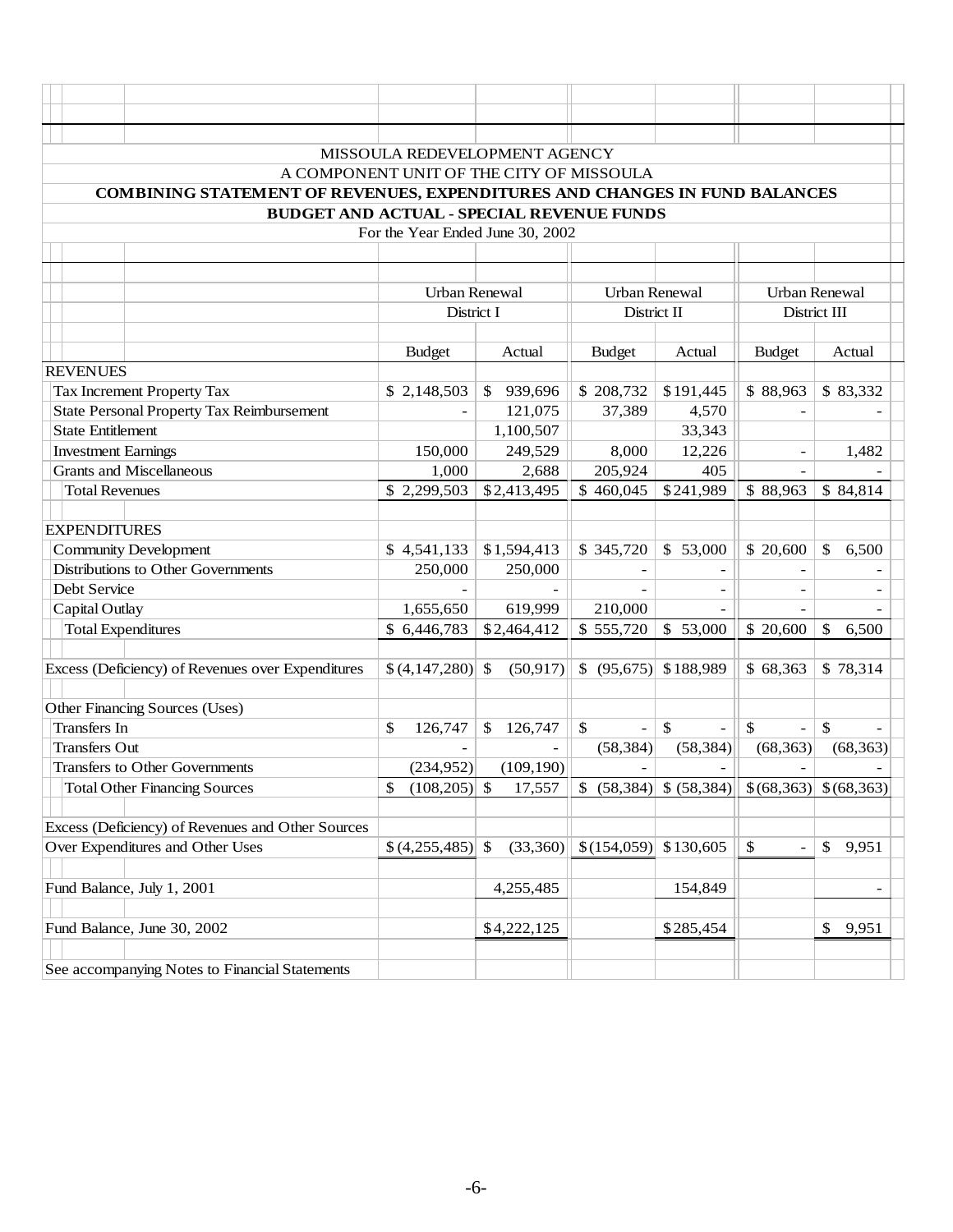|                                             | MISSOULA REDEVELOPMENT AGENCY                                                    |                                  |                                |                              |                           |                      |
|---------------------------------------------|----------------------------------------------------------------------------------|----------------------------------|--------------------------------|------------------------------|---------------------------|----------------------|
|                                             | A COMPONENT UNIT OF THE CITY OF MISSOULA                                         |                                  |                                |                              |                           |                      |
|                                             | <b>COMBINED STATEMENT OF REVENUES, EXPENDITURES AND CHANGES IN FUND BALANCES</b> |                                  |                                |                              |                           |                      |
|                                             | BUDGET AND ACTUAL - DEBT SERVICE FUNDS AND TOTALS - ALL GOVERNMENTAL FUNDS       |                                  |                                |                              |                           |                      |
|                                             |                                                                                  | For the Year Ended June 30, 2002 |                                |                              |                           |                      |
|                                             |                                                                                  |                                  |                                |                              |                           |                      |
|                                             |                                                                                  |                                  |                                |                              |                           |                      |
|                                             |                                                                                  |                                  | Tax Increment Debt             | ALL GOVERNMENTAL FUNDS       |                           |                      |
|                                             |                                                                                  |                                  | Service Fund                   |                              | <b>TOTALS</b>             |                      |
|                                             |                                                                                  |                                  |                                | (Memorandum Only)            |                           |                      |
|                                             |                                                                                  | <b>Budget</b>                    | Actual                         | <b>Budget</b>                |                           | Actual               |
| <b>REVENUES</b>                             |                                                                                  |                                  |                                |                              |                           |                      |
|                                             | Tax Increment Property Tax                                                       | \$297,105                        | \$263,110                      | \$<br>2,743,303              | $\mathbb{S}$              | 1,477,583            |
|                                             | <b>State Personal Property Tax Reimbursement</b>                                 |                                  |                                | 37,389                       |                           | 125,645              |
| <b>State Entitlement</b>                    |                                                                                  |                                  |                                |                              |                           | 1,133,850            |
| <b>Investment Earnings</b>                  |                                                                                  |                                  | 34,170                         | 158,000                      |                           | 297,407              |
|                                             | <b>Grants and Miscellaneous</b>                                                  |                                  |                                | 206,924                      |                           | 3,093                |
| <b>Total Revenues</b>                       |                                                                                  | \$297,105                        | \$297,280                      | \$<br>3,145,616              | \$                        | 3,037,578            |
|                                             |                                                                                  |                                  |                                |                              |                           |                      |
| <b>EXPENDITURES</b>                         |                                                                                  |                                  |                                |                              |                           |                      |
|                                             | <b>Community Development</b>                                                     | \$<br>$\overline{\phantom{0}}$   | \$                             | \$<br>4,907,453              | <sup>\$</sup>             | 1,653,913            |
|                                             | Distributions to Other Governments                                               |                                  |                                | 250,000                      |                           | 250,000              |
| Debt Service                                |                                                                                  | 293,105                          | 293,280                        |                              |                           | 293,280              |
| Capital Outlay<br><b>Total Expenditures</b> |                                                                                  | \$293,105                        | \$293,280                      | 1,865,650<br>\$<br>7,023,103 | $\mathcal{S}$             | 619,999<br>2,817,192 |
|                                             |                                                                                  |                                  |                                |                              |                           |                      |
|                                             | Excess (Deficiency) of Revenues over Expenditures                                | \$<br>4,000                      | \$<br>4,000                    | $(3,877,487)$ \$<br>\$       |                           | 220,386              |
|                                             |                                                                                  |                                  |                                |                              |                           |                      |
|                                             | Other Financing Sources (Uses)                                                   |                                  |                                |                              |                           |                      |
| Transfers In                                |                                                                                  | \$<br>$\qquad \qquad -$          | \$<br>$\overline{\phantom{a}}$ | $\mathbb{S}$<br>126,747      | $\mathcal{S}$             | 126,747              |
| <b>Transfers Out</b>                        |                                                                                  | $\overline{\phantom{a}}$         | $\overline{\phantom{a}}$       | (126,747)                    |                           | (126, 747)           |
|                                             | <b>Transfers to Other Governments</b>                                            | $\overline{\phantom{a}}$         | $\overline{\phantom{a}}$       | (234,952)                    |                           | (109, 190)           |
|                                             | <b>Total Other Financing Sources</b>                                             | \$                               | \$                             | $(234,952)$ \$<br>\$         |                           | (109, 190)           |
|                                             |                                                                                  |                                  |                                |                              |                           |                      |
|                                             | Excess (Deficiency) of Revenues and Other Sources                                |                                  |                                |                              |                           |                      |
|                                             | Over Expenditures and Other Uses                                                 | \$<br>4,000                      | $\mathbb{S}$<br>4,000          | $(4,112,439)$ \$<br>\$       |                           | 111,196              |
|                                             |                                                                                  |                                  |                                |                              |                           |                      |
|                                             | Fund Balance, July 1, 2001                                                       |                                  | 454,553                        |                              |                           | 4,864,887            |
|                                             |                                                                                  |                                  |                                |                              |                           |                      |
|                                             | Fund Balance, June 30, 2002                                                      |                                  | \$458,553                      |                              | $\boldsymbol{\mathsf{S}}$ | 4,976,083            |
|                                             |                                                                                  |                                  |                                |                              |                           |                      |
|                                             | See accompanying Notes to Financial Statements                                   |                                  |                                |                              |                           |                      |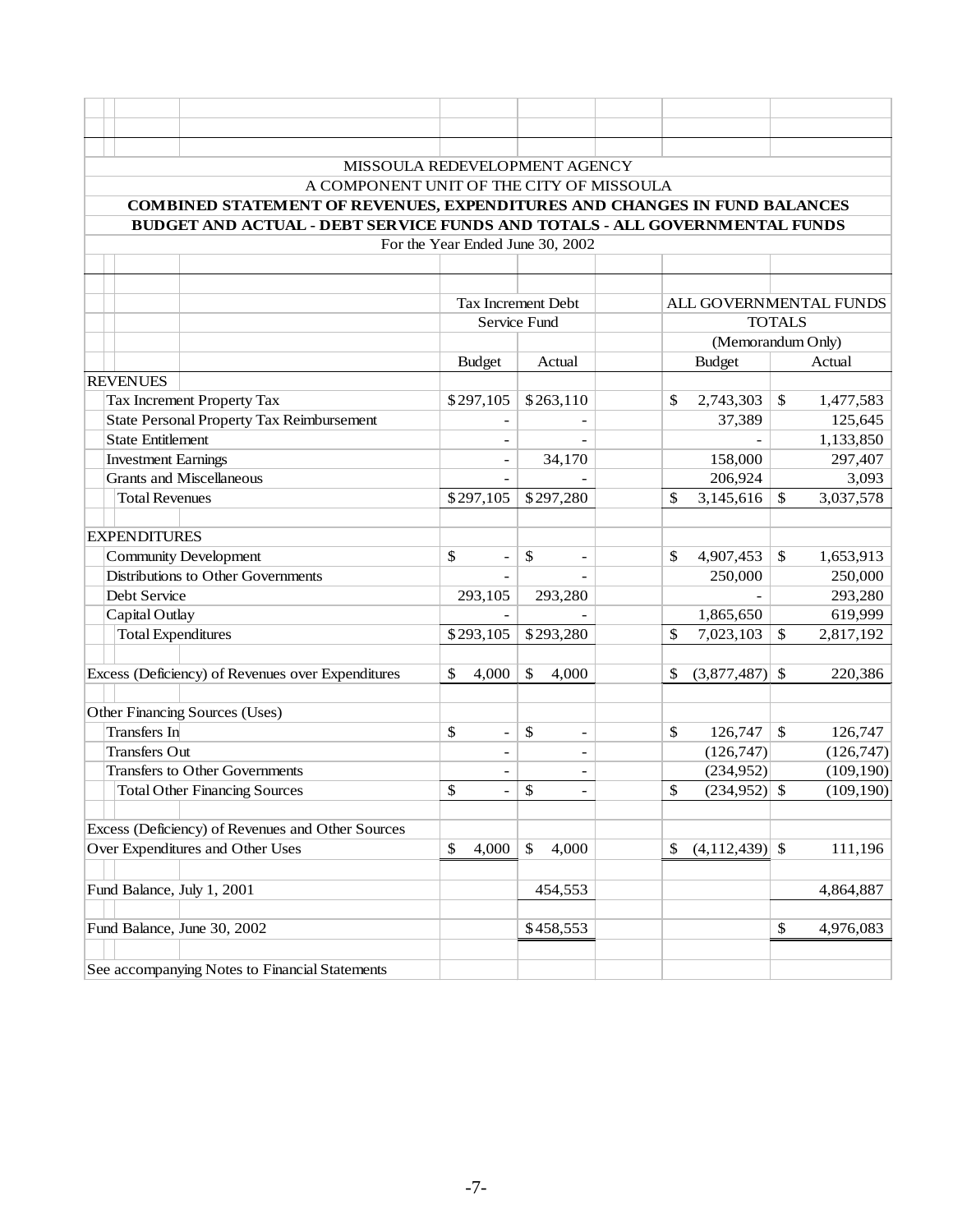### MISSOULA REDEVELOPMENT AGENCY (A COMPONENT UNIT OF THE CITY OF MISSOULA) MISSOULA, MONTANA **NOTES TO THE FINANCIAL STATEMENTS** June 30, 2002

## **I. SUMMARY OF SIGNIFICANT ACCOUNTING POLICIES**

The following is a summary of the Component Unit's significant accounting policies:

#### **A. Reporting Entity**

Missoula Redevelopment Agency (MRA), was established in 1978 by the City of Missoula (the City) as a separate legal entity in accordance with state urban renewal laws (Section 7- 15-4201 MCA). MRA has the authority to renovate property within blighted areas legally designated as urban renewal districts, but the authority to exercise the power of eminent domain, acquire and resell property and to issue tax increment bonds remain with the City. The City has established three urban renewal districts: District I in 1978, District II in 1991, and District III in 2000. The five member governing board is appointed by the Mayor and approved by City Council. Due to the control exercised by the City, MRA is considered a component unit of the City.

Urban Renewal District I is located entirely within the Missoula School District No. 1. Urban Renewal District II is located partially in Missoula School District No. 1 and partially in Hellgate School District No. 4. Urban Renewal District III is located entirely within the Missoula School District No. 1

MRA has no authority to levy taxes. However, under the City's Urban Renewal Plans, incremental property taxes which result from increases in the taxable value of property within an urban renewal district are designated for urban renewal purposes and provide the primary funding source for MRA.

State law provides that the tax increment provisions applicable to a renewal district established prior to 1980 be terminated seventeen years after enactment or when all tax increment bonds have been retired. Because the tax increment provision for District I were enacted on December 18, 1978, MRA was scheduled to terminate on December 18, 1995. However, the City issued tax increment bonds on December 15, 1989, as permitted by state law. The issuance of these bonds extends the tax increment provisions for the term of the bonds, whose final maturity date is July 1, 2005. District II is scheduled to terminate in 2006, as required by State law, which amended the term of urban renewal districts to fifteen years after enactment. District III is scheduled to terminate in December 2015.

The accompanying general-purpose financial statements include all funds, account groups, agencies, boards, commissions, and authorities which meet the criteria of Statement No. 14 for inclusion in the Component Unit's financial report.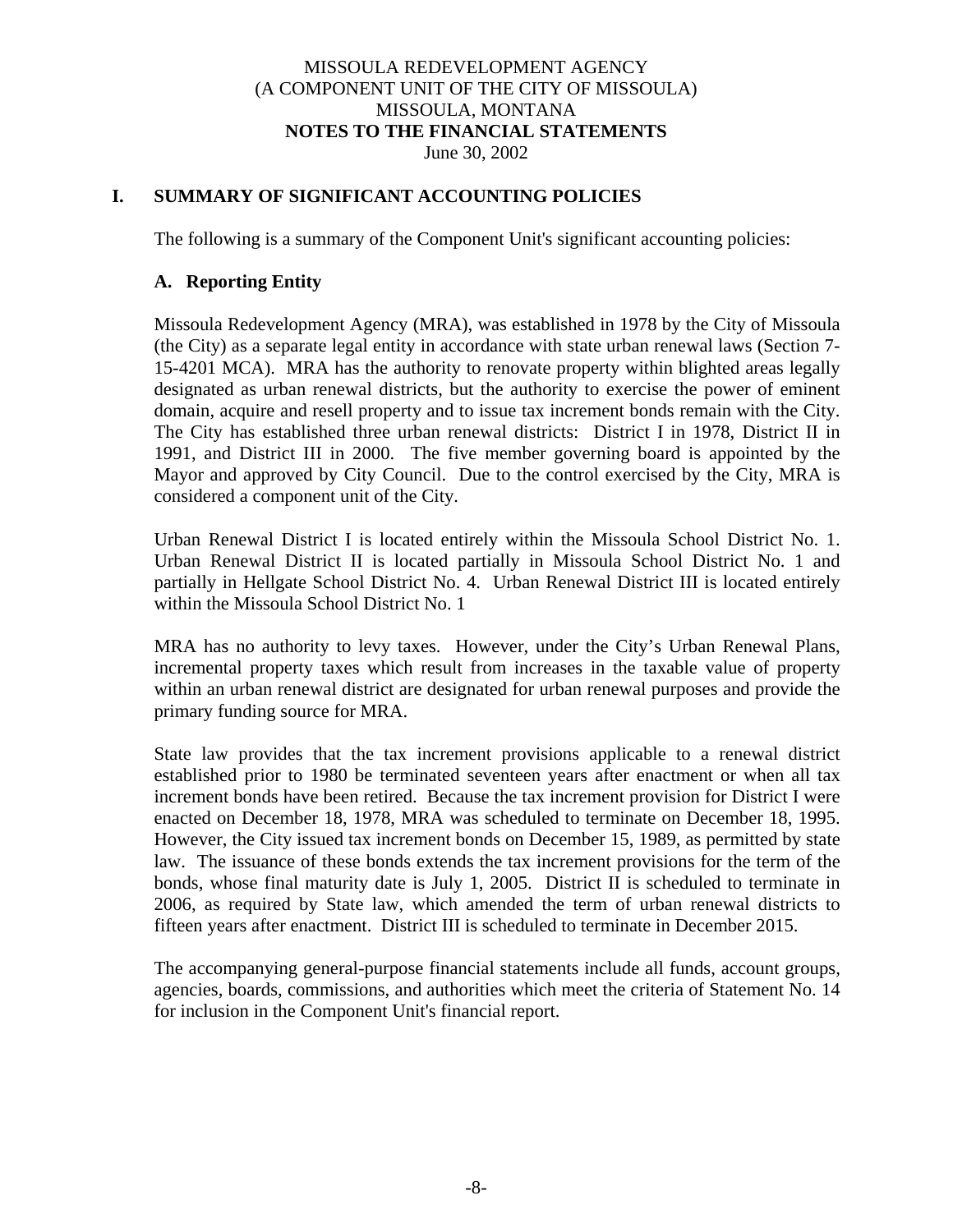## **B. Measurement Focus, Basis of Accounting, and Basis of Presentation**

The accounts of the Agency are organized and operated on the basis of funds and account groups. A fund is an independent fiscal and accounting entity with a self-balancing set of accounts. Fund accounting segregates funds according to their intended purpose and is used to aid management in demonstrating compliance with finance-related legal and contractual provisions. The minimum number of funds are maintained consistent with legal and managerial requirements. Account groups are a reporting device to account for certain assets and liabilities of the governmental funds not recorded directly in those funds.

MRA has the following fund types and account groups:

Governmental funds are used to account for the Agency's general government activities. Governmental fund types use the flow of current financial resources measurement focus and the modified accrual basis of accounting. Under the modified accrual basis of accounting, revenues are recognized when susceptible to accrual. (i.e., when they are measurable and available). Measurable means the amount of the transaction can be determined and available means collectible within the current period or soon enough thereafter to pay liabilities of the current period. The Agency considers all revenues available if they are collected within 30 days after year-end. Expenditures are recorded when the related fund liability is incurred, except for unmatured interest on general longterm debt which is recognized when due, and certain compensated absences and claims and judgments which are recognized when the obligations are expected to be liquidated with expendable available financial resources.

Real and personal property tax increment taxes (excluding motor vehicle taxes) and interest earnings are susceptible to accrual. Other receipts and taxes become measurable and available when cash is received and are recognized as revenue at that time. The Agency recorded real and personal property tax increment for the current year as revenue. Taxes and assessments receivable remaining unpaid at year-end and not expected to be collected soon enough thereafter to be available to pay obligations of the current year were recorded as deferred revenue, with a corresponding reduction in revenues, as required by generally accepted accounting principles. In addition, prior period delinquent taxes and assessments collected in the current period were recorded as revenue in the current period as required by generally accepted accounting principles. Entitlements and shared revenues are recorded at the time of receipt or earlier if the susceptible to accrual criteria are met. Expenditure driven grants are recognized as revenue when the qualifying expenditures have been incurred and all other grant requirements have been met.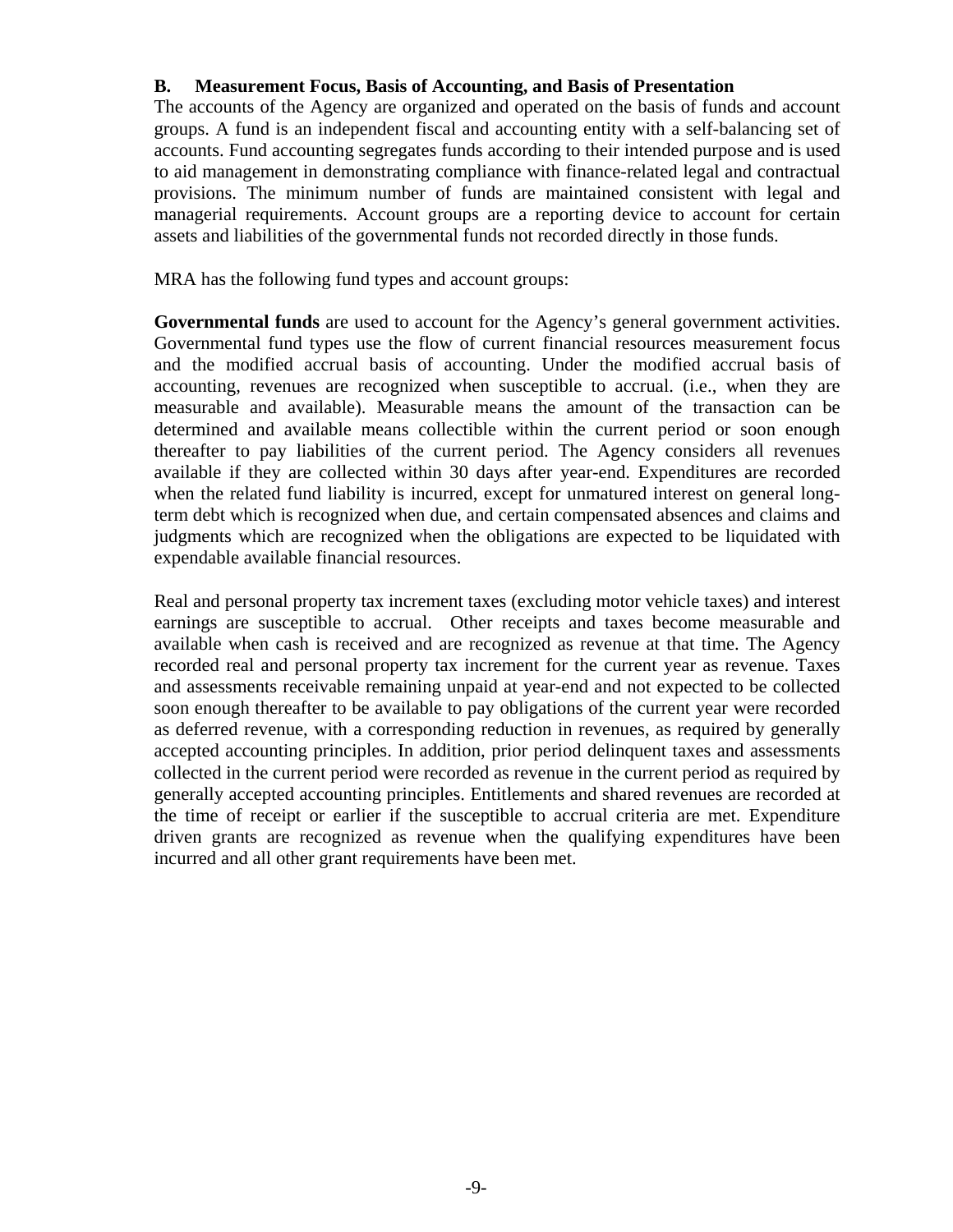Governmental funds include the following fund types:

The **special revenue funds** account for revenue sources that are legally restricted to expenditures for specific purposes.

The **debt service funds** account for the servicing of general long-term debt for which the Agency is obligated in some manner for payment.

**Account Groups.** The **general long-term debt account group** is used to account for general long-term debt and certain other liabilities.

#### **C. Budgets and Budgetary Accounting**

#### **1. Budget Process**

An annual appropriated operating budget is adopted each fiscal year for the Special Revenue Funds and Debt Service Fund on the modified accrual basis of accounting. Revenues (except for property taxes) are budgeted in the year they are measurable and available. Expenditures are budgeted in the year they are expected to be incurred. As required by Montana law, the full amount of property taxes levied for the fiscal year is included in the City's budget.

As required by State statute, the Agency follows these procedures to develop their annual budget:

- (a) On or before June 10, department heads and supervisors file with the City Council detailed and itemized estimates, both of the probable revenue from sources other than taxation and of all expenditures required by the office or department for the next fiscal year.
- (b) The City finance department prepares a tabulation showing the complete expenditure program of the Agency for the current fiscal year and the sources of revenue by which it is to be financed.
- (c) On or before the fourth Monday in July, the City Council shall make any revisions considers advisable.
- (d) Public hearings are held.
- (e) By the second Monday in August, the City Council adopts the final budget.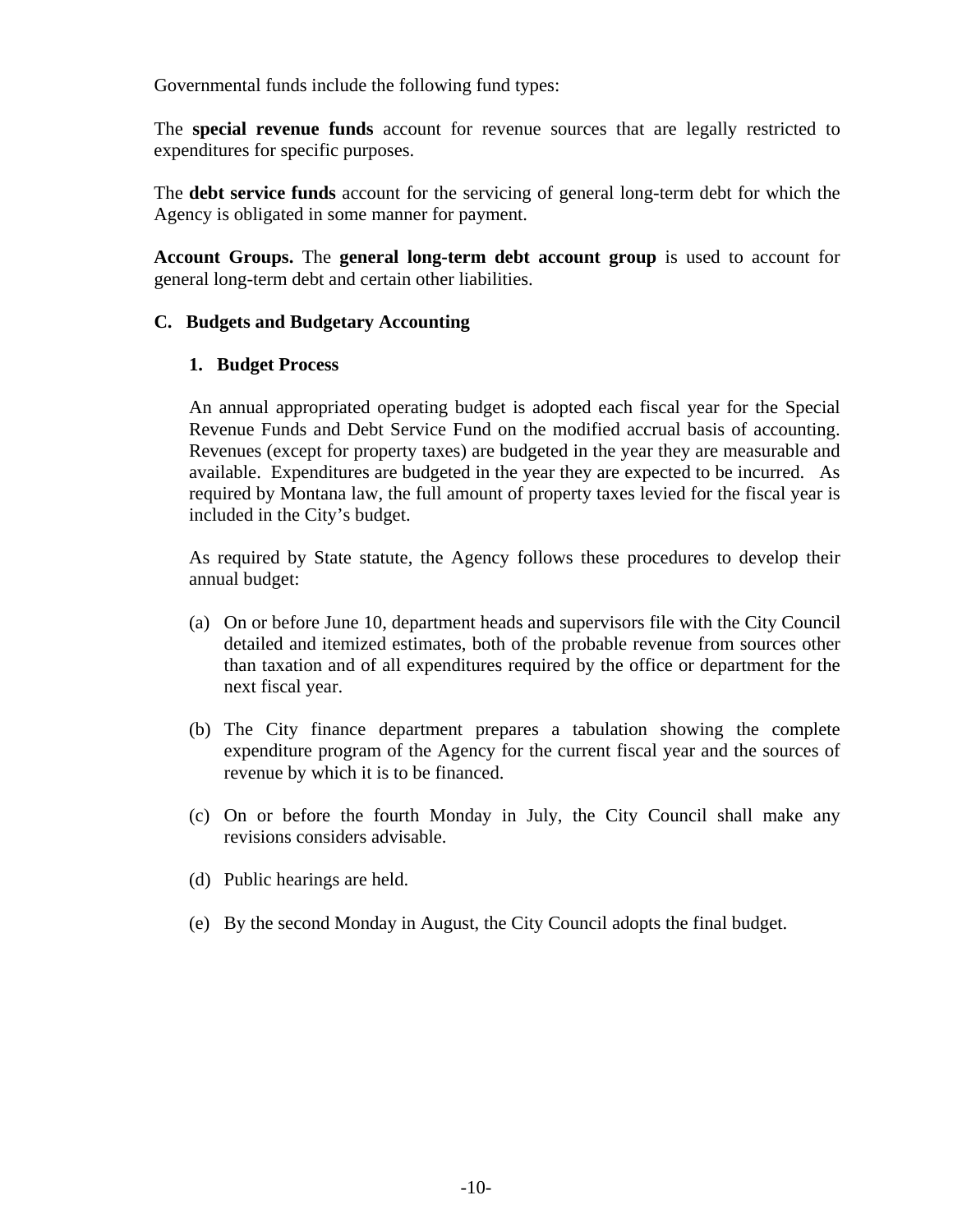Budget appropriation transfers may be made between the general classifications of salaries and wages, maintenance and operation and capital outlay. Reported budget amounts represent the originally adopted budget as amended by resolution of the City Council. It is management's responsibility to see that the budget is followed to the budgetary line item.

The City Council may amend a final budget when shortfalls in budgeted revenues require reductions in approved appropriations to avert deficit spending; when savings result from unanticipated adjustments in projected expenditures; when unanticipated state or federal monies are received; or when a public emergency occurs which could not have been foreseen at the time of adoption. The procedure to amend the budget in total can be made only after the City prepares a resolution, notice is published of a public hearing, and a public hearing is held in accordance with state law.

## **D. Memorandum Only--Total Columns**

Total columns on the general-purpose financial statements are captioned "Memorandum Only" to indicate that they are presented only to facilitate financial analysis. Data in these columns do not present financial position and results of operation in accordance with generally accepted accounting principles. Neither is such data comparable to a consolidation. Interfund eliminations have not been made in the aggregation of this data.

# **II. STEWARDSHIP, COMPLIANCE AND ACCOUNTABILITY**

#### **A. Budget Variances**

Budget variances are primarily due to conservative budgeting or budgeted projects not completed in fiscal year 2002.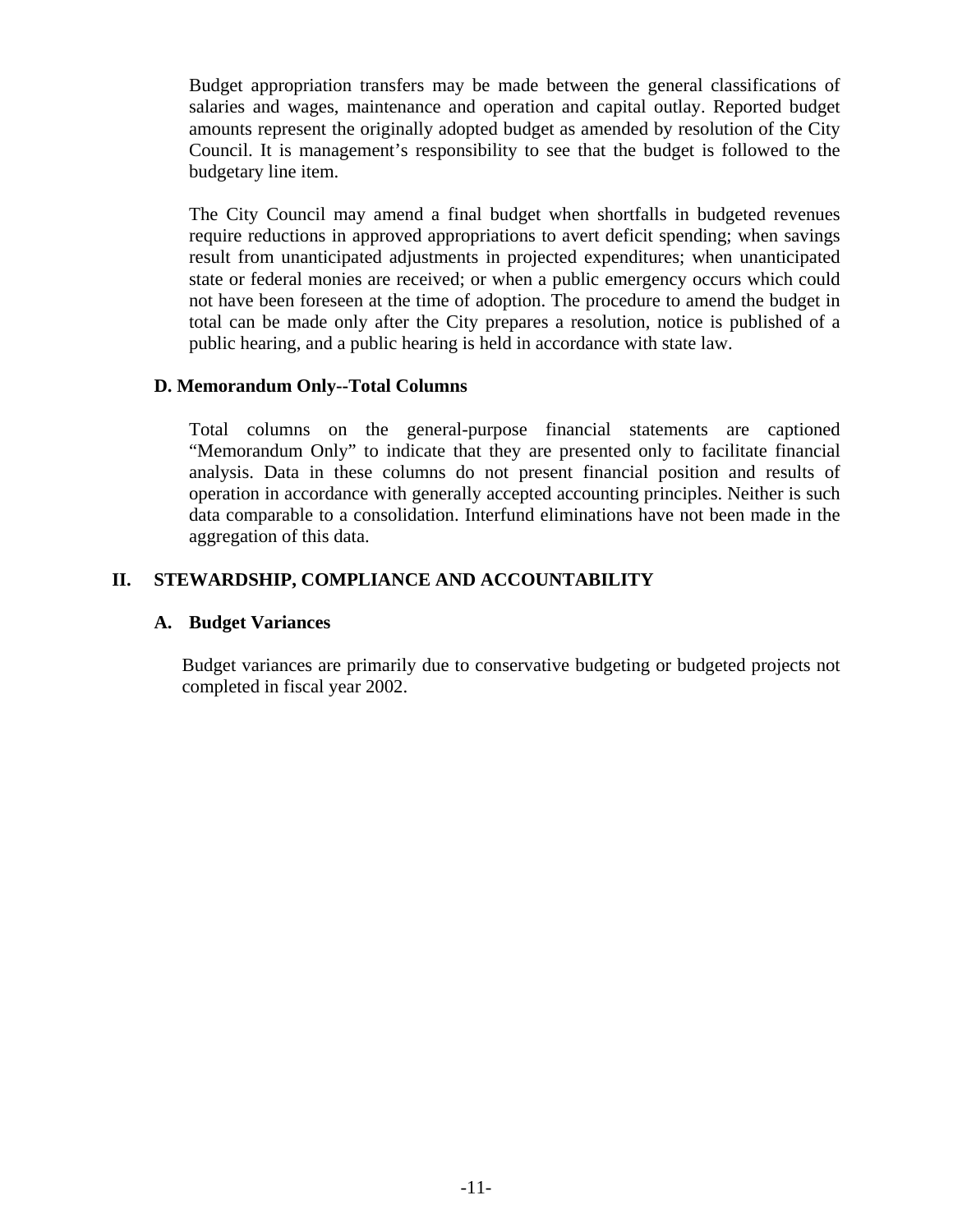## **III. DETAILED NOTES ON ALL FUNDS AND ACCOUNT GROUPS**

#### **A. Cash and Cash Equivalents**

The Agency's cash is held by the City Treasurer and pooled with other City cash. There is no regulatory oversight for the City's investment pool, and participants' equity in the pool approximates the fair value of the underlying investments.

Interest earned on pooled investments is distributed to each contributing entity and fund on a pro rata basis. Authorized investments allowed by Section 20-9-213, MCA, include savings or time deposits in a state or national bank, building or loan association, or credit union insured by the FDIC or NCUA located in the state; repurchase agreements; and the State Unified Investment Program. Further, Section 7-6-202, MCA, authorizes investments in U.S. government treasury bills, notes, bonds, U.S. Treasury obligations, treasury receipts, general obligations of certain agencies of the United States, and U.S. government security money market fund if the fund meets certain conditions.

The City's investment portfolio as of June 30, 2002, consisted of treasury obligations, government securities, and the State Unified Investment Program (STIP).

The Agency does not own specific identifiable investment securities in the pool; therefore, is not subject to categorization. Information regarding investment risk, collateral, security, and market values is available from the City of Missoula Treasurer's office.

#### **2. Receivables**

Property tax levies are set on or before the second Monday in August, in connection with the budget process. Real property (and certain attached personal property) taxes are billed within ten days after the third Monday in October and are due in equal installments on November 30 and the following May 31. After those dates, they become delinquent (and a lien upon the property). After three years, the County may exercise the lien and take title to the property. Personal property taxes (other than those billed with real estate) are generally billed no later than the second Monday in July (normally in May or June), based on the prior November's levies. Personal property taxes, other than mobile homes, are due thirty days after billing. Mobile home taxes are billed in two halves, the first due thirty days after billing; the second due September 30. The tax billings are considered past due after the respective due dates and are subject to penalty and interest charges.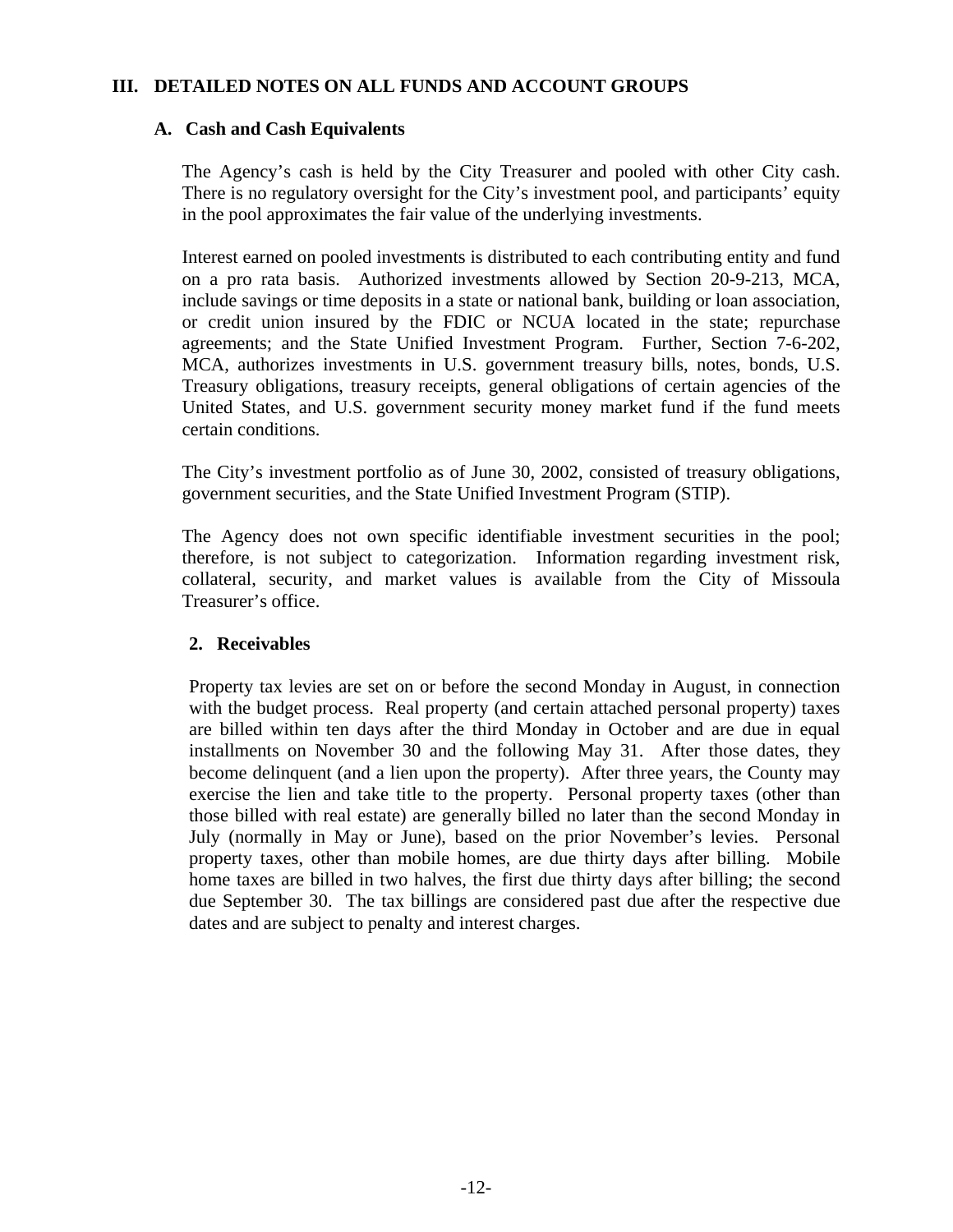Taxable valuations for each Urban Renewal District and the corresponding tax increment amounts for November 2001 property tax billing were as follows:

|                            | Taxable Value | Increment Value |
|----------------------------|---------------|-----------------|
| Urban Renewal District I   | \$7,836,474   | \$1,862,487     |
| Urban Renewal District II  | \$2,177,431   | \$317,608       |
| Urban Renewal District III | \$7,139,712   | \$135,366       |

#### **B. Interfund Receivables and Payables**

The composition of interfund balances as of June 30, 2002, were as follows:

Due to/from other funds:

| Receivable Fund | Payable Fund               | Amount |
|-----------------|----------------------------|--------|
| URD I           | Debt Service Fund \$27,591 |        |

Due to/from primary government and component Units:

| Receivable Entity | Payable Entity Amount |         |
|-------------------|-----------------------|---------|
| City of Missoula  | URD I                 | \$2,640 |

#### **C. Operating Transfers**

The following is an analysis of operating transfers in and out during Fiscal Year 2002:

| <b>From</b>    | To                                              | Amount   |
|----------------|-------------------------------------------------|----------|
| <b>URD III</b> | URD I                                           | \$68,363 |
| <b>URD II</b>  | <b>URDI</b>                                     | \$58,384 |
| URD I          | City of Missoula – Tennis Courts                | \$40,000 |
| URD I          | City of Missoula – Art Project                  | \$15,000 |
| URD I          | City of Missoula – Downtown Projects            | \$49,988 |
| <b>URD</b>     | City of Missoula – Administrative Transfers $\$ | 4,202    |

#### **D. Fixed Assets**

Fixed assets purchased by MRA are owned by the City of Missoula and accordingly are reported as City assets in the City's General Fixed Asset Account Group.

#### **E. Operating Lease Commitments**

MRA is bound by one lease commitment for office space which is renewed annually. The lease is considered for accounting purposes to be an operating lease. Minimum lease payments for the fiscal year ended June 30, 2002, amounted to \$19,942.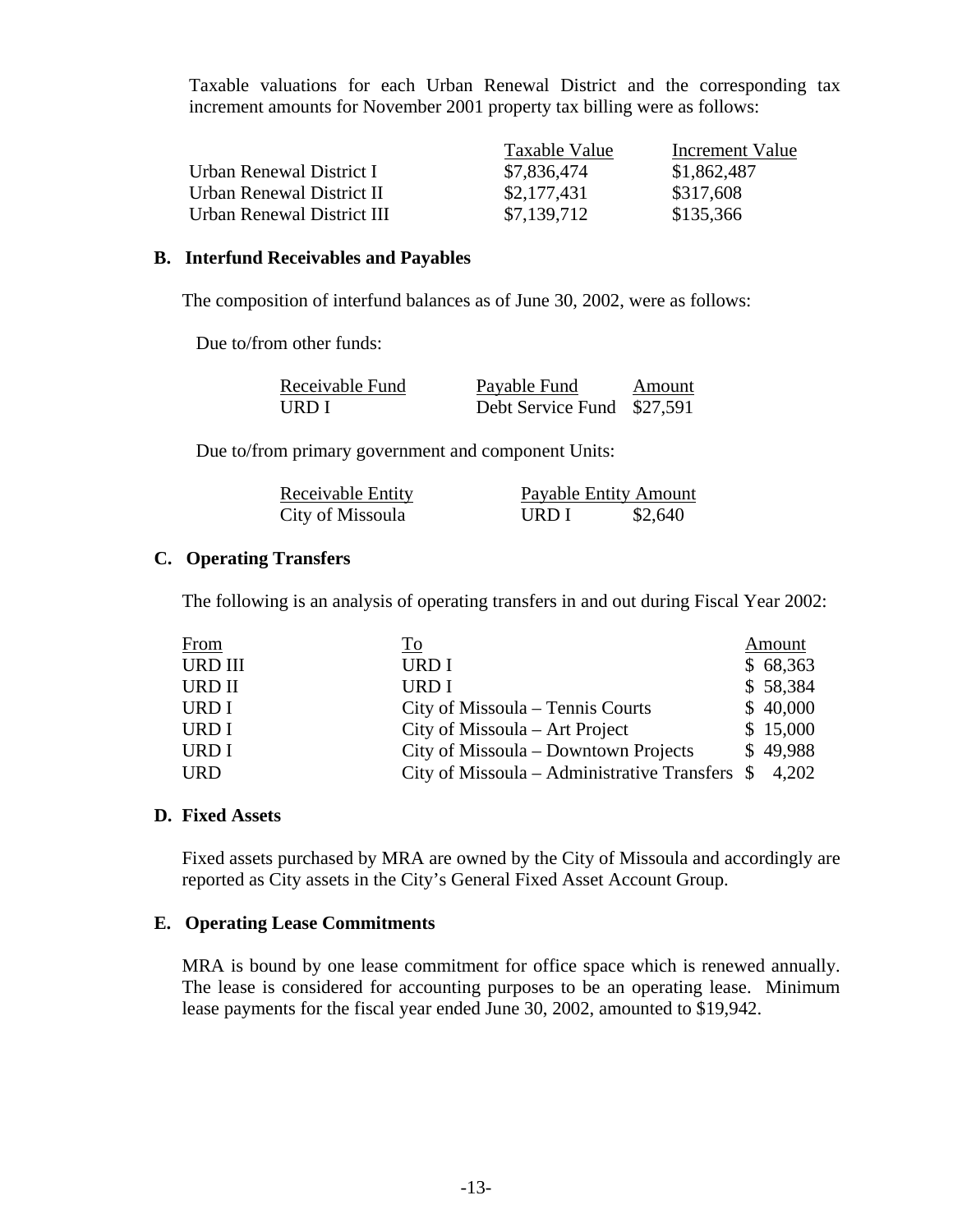## **F. Long-Term Debt**

MRA reports long-term debt of governmental funds at face value in the general longterm debt account group. Certain other governmental fund obligations not expected to be financed with current available financial resources are also reported in the general long-term debt account group.

*Changes in Long-Term Debt Liabilities* - During the year ended June 30, 2002, the following changes occurred in liabilities reported in long-term debt:

|                                              | Balance                           |        |                          | Balance       |
|----------------------------------------------|-----------------------------------|--------|--------------------------|---------------|
|                                              | July 1, 2001 Additions Reductions |        |                          | June 30, 2002 |
| Refunding Tax Increment Bonds \$1,030,000 \$ |                                   |        | $-$ \$ 240,000           | S.<br>790.000 |
| <b>Compensated Absences</b>                  | 34,836                            | 10,596 | $\overline{\phantom{0}}$ | 45.432        |
| Total                                        | \$1,064,836                       | 10,596 | \$240,000                | 835.432       |

*Tax Increment Bonds* – The bonds are payable solely from and are secured by a first lien and pledge of tax increment revenues from District I. The bond resolution requires, among other things, that all of District I's tax increment revenues be deposited in a Debt Service fund as required to pay principal and interest on the bonds when due, and to provide certain reserves for future bond payments. After all required amounts have been deposited in the accounts, the remaining tax increment funds may be used to pay costs associated with construction of other urban renewal projects within District I, which may include returning a portion of the tax increment revenues to the taxing jurisdictions located within District I, as provided by state law. In 2002, the City Council returned \$250,000 of District I's tax increment revenues to the respectable taxing jurisdictions.

The bond resolutions include various restrictive covenants. The more significant covenants require that cash be restricted and reserved for current and future debt service. The Agency was in compliance with applicable covenants as of June 30, 2002.

| Purpose                   | Origination<br>Date | Rate | Interest Bond Due<br>Term | Date | <b>Bonds</b><br>Amount          | Annual<br>Payment | Balance<br>June 30, 2002 |
|---------------------------|---------------------|------|---------------------------|------|---------------------------------|-------------------|--------------------------|
| Parking<br>Structure 1997 |                     |      |                           |      | 4.2-5.3 20 yrs 2005 \$1,880,000 | varies            | \$790,000                |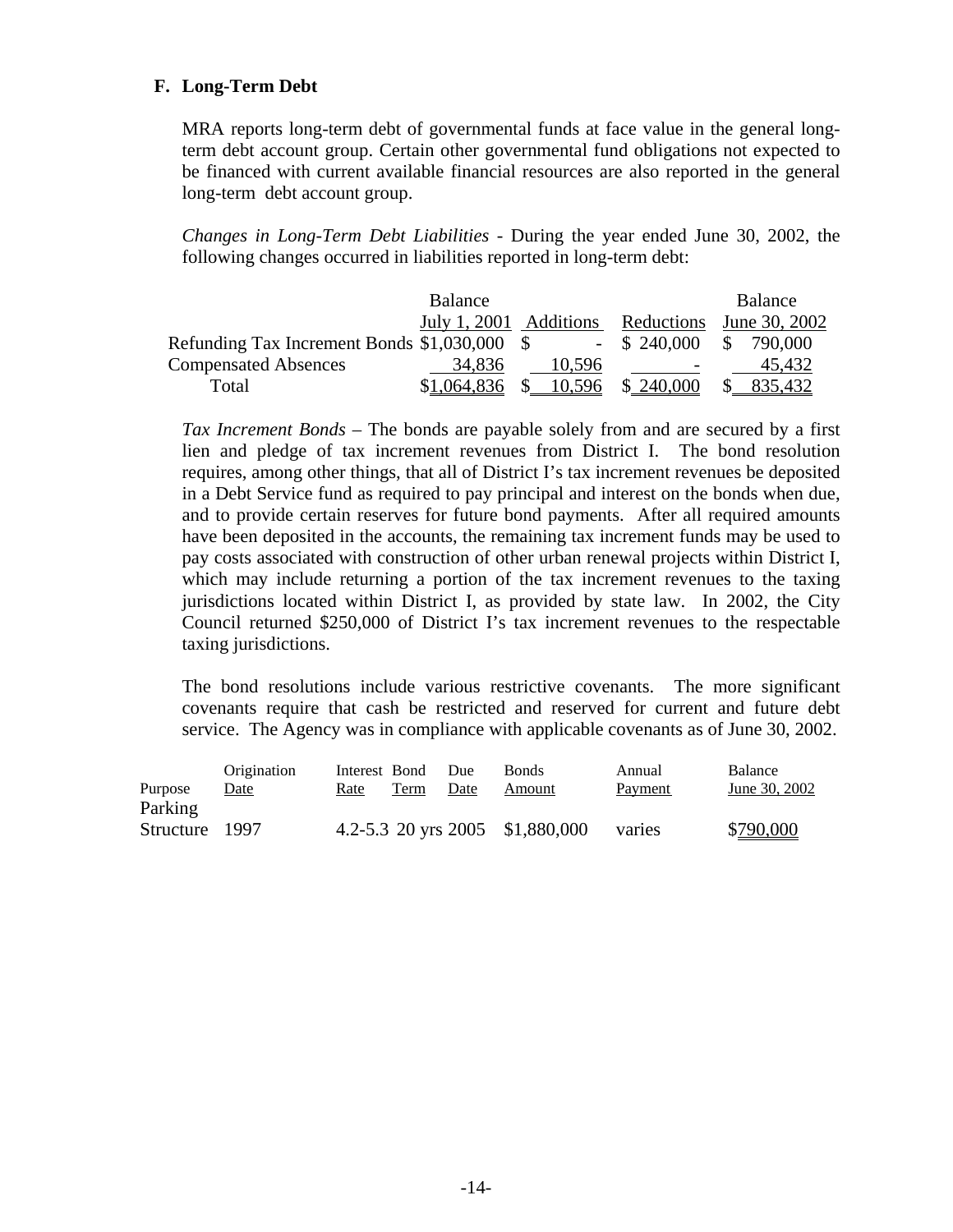#### *Compensated Absences Payable*

It is the City's policy and state law to permit employees to accumulate a limited amount of earned but unused vacation benefits, which will be paid to employees upon separation from City service. Employees are allowed to accumulate and carry over a maximum of two times their annual accumulation of vacation, but no more than 90 days into the new calendar year. There is no restriction on the amount of sick leave that may be accumulated. Upon separation, employees are paid 100 percent of accumulated vacation and 25 percent of accumulated sick leave. The liability associated with governmental fund-type employees is reported in the general longterm debt account group.

#### *Requirements to Amortize Debt*

The annual requirements to amortize all long-term debt outstanding, except Compensated Absences, as of June 30, 2002, were as follows:

| For Fiscal | Tax increment |
|------------|---------------|
| Year Ended | <b>B</b> onds |
| 2003       | \$291,105     |
| 2004       | 293,355       |
| 2005       | 289,575       |
| Total      | \$874,035     |
|            |               |
| Principal  | \$790,000     |
| Interest   | 84,035        |
| Total      | '4,035        |

#### *Advance Refunding of Long-Term Debt*

In prior years, MRA defeased certain tax increment bonds by placing the proceeds of new bonds in an irrevocable trust to provide for all future debt service payments on the old bonds. Accordingly, the trust account assets and the liability for the defeased bonds are not included in the Agency's financial statements. At June 30, 2002, the outstanding balance of the 1989 defeased bonds is \$1,095,000.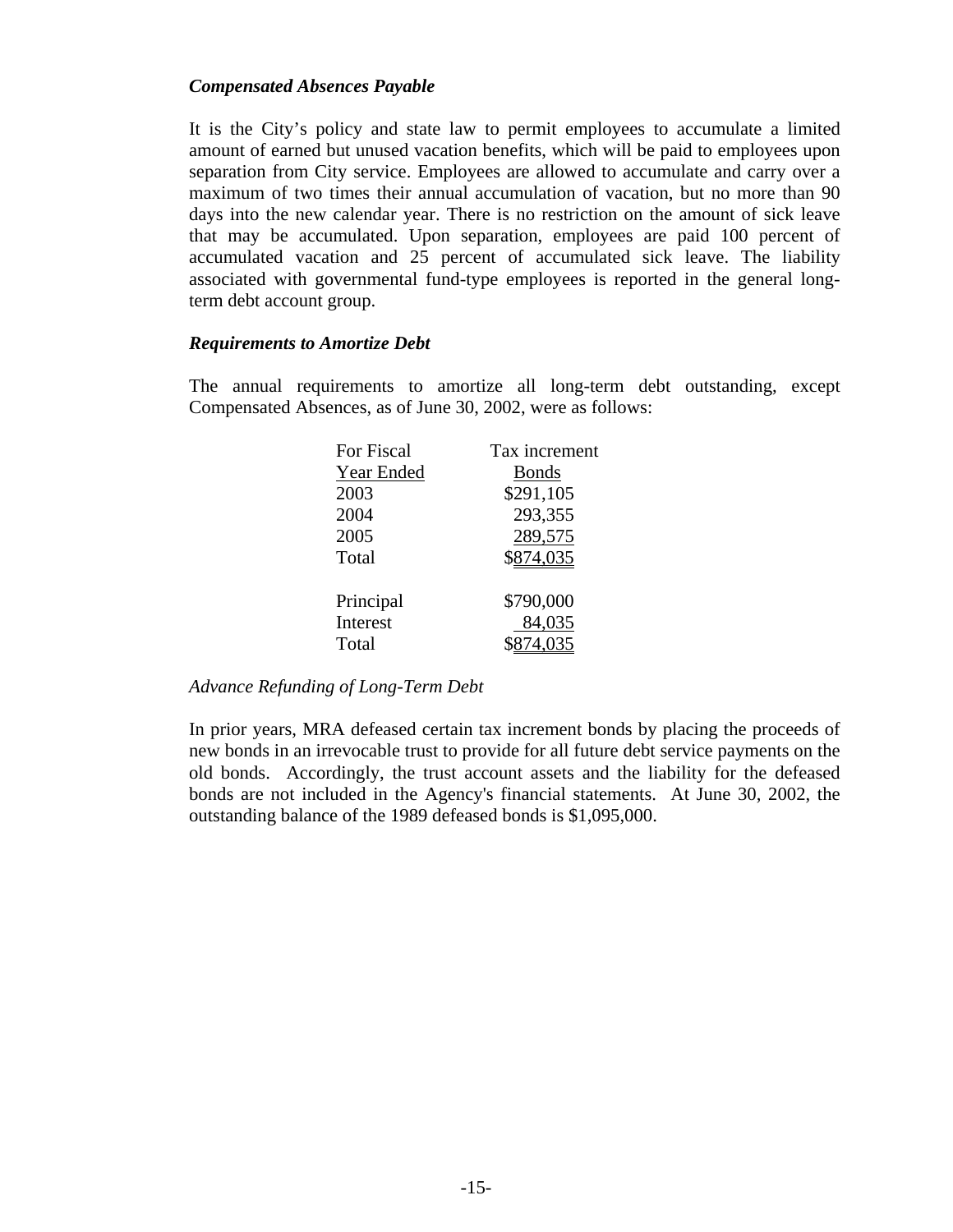#### **G. State-Wide Retirement Plans**

All full-time Agency employees are covered under the Montana Public Employees Retirement System (PERS). The plan is established by State law and administered by the State of Montana. The plans are cost-sharing multiple-employer defined benefit plans that provide retirement, disability and death benefits to plan members and beneficiaries, with amounts determined by the State.

Contribution rates are required and determined by State law. The contribution rates, expressed as a percentage of covered payroll for the fiscal year ended June 30, 2002, were:

|              | <b>PERS</b> |
|--------------|-------------|
| Employer     | 6.70%       |
| Employee     | 6.80%       |
| <b>State</b> | .10%        |

Publicly available financial reports that include financial statements and required supplementary information may be obtained for the plans by writing or calling:

Public Employees Retirement Division, P.O. Box 200131, Helena, Montana 59620-0131 Phone: 1-406-444-3154

The Agency's contributions for the years ended June 30, 2000, 2001, and 2002, as listed below, were equal to the required contributions for each year.

|      | <b>PERS</b> |
|------|-------------|
| 2000 | \$27,301    |
| 2001 | \$28,459    |
| 2002 | \$29,847    |

#### **H. Post Employment Benefits**

Terminated employees may remain on the City's health insurance plan for up to 18 months if they pay the monthly premiums. This benefit is required under the federal COBRA law. Retirees may remain on the City's health plan to age 65, provided they pay the monthly premiums. State law requires the City to provide this benefit. No cost can be estimated for the above benefits, although there is the probability that there are higher medical costs for retirees which would result in additional costs to the insurance program.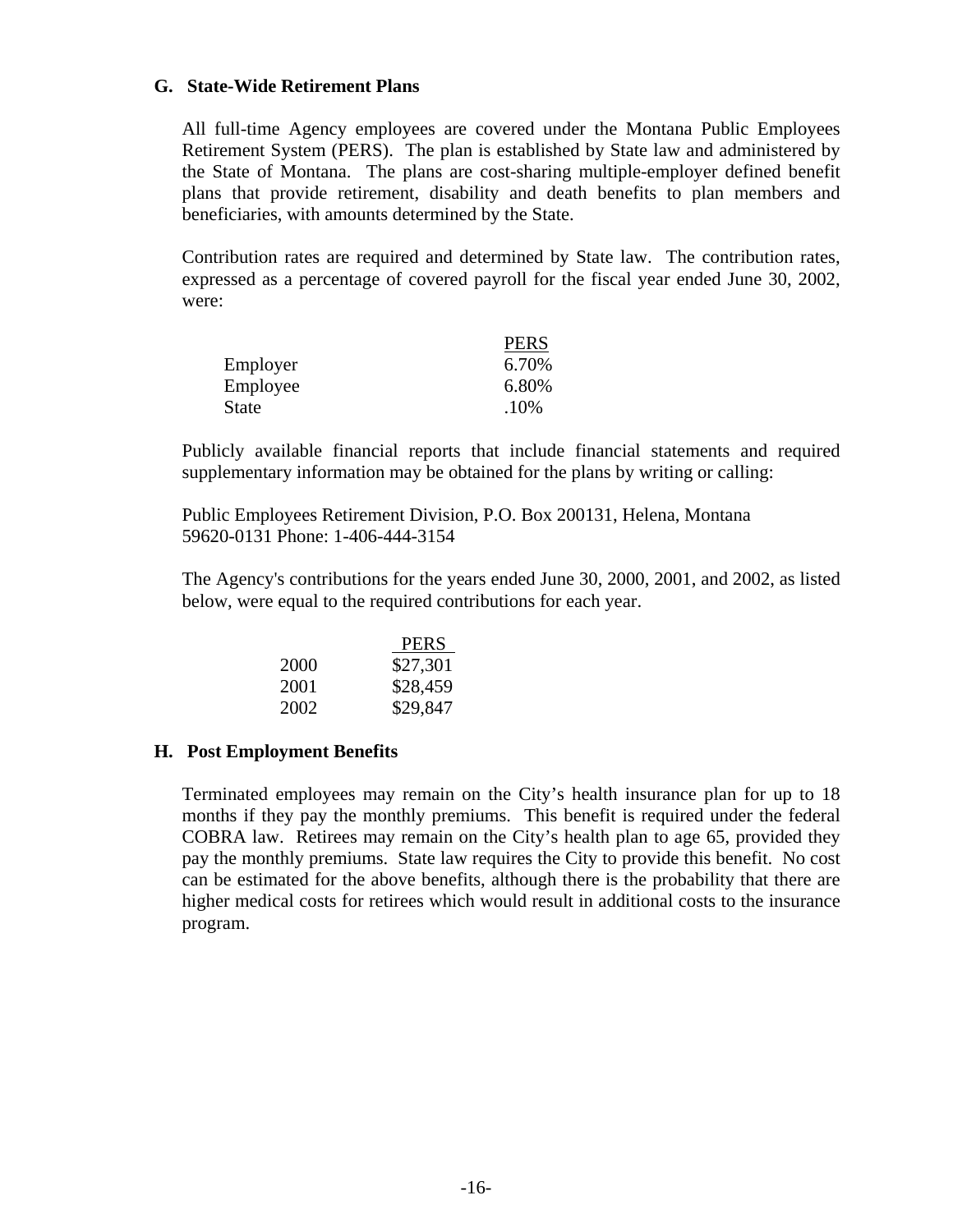#### MISSOULA REDEVELOPMENT AGENCY (A COMPONENT UNIT OF THE CITY OF MISSOULA) MISSOULA, MONTANA **NOTES TO THE FINANCIAL STATEMENTS** June 30, 2002

#### **I. Restricted Cash/Investments**

The following restricted cash/investments were held by the Agency as of June 30, 2002. These amounts are reported within the cash/investment account on the Combined Balance Sheet.

| Description                          | Amount   |
|--------------------------------------|----------|
| Reserve account-future debt payments | \$79,000 |

#### **J. Fund Equity**

Reservations of equity show amounts that are not appropriate for expenditure or are legally restricted for specific uses. Designations of equity are used to show the amounts within unreserved equity which are intended to be used for specific purposes but are not legally restricted.

Reserved and designated fund balances at June 30, 2002, consisted of:

| URD I<br>Capital and Community Development Projects (Designated)     | \$2,661,816 |
|----------------------------------------------------------------------|-------------|
| URDII<br>Capital and Community Development Projects (Designated)     | 14,740      |
| Debt Service Fund<br>Reserve account-future debt payments (Reserved) | \$458,553   |

#### **K. Risk Management**

The Agency faces considerable number of risks of loss, including (a) damage to and loss of property and contents, (b) employee torts, (c) professional liability, i.e., errors and omissions, (d) environmental damage, (e) workers' compensation, i.e., employee injuries, and (f) medical insurance costs of employees. Commercial policies transferring all risks of loss, except for relatively small deductible amounts are purchased for property and content damage, employees torts, and professional liabilities. And, given the lack of coverage available, the Agency has no coverage for potential losses from environmental damages. Settled claims resulting from these risks have not exceeded commercial insurance coverage in any of the past three fiscal years.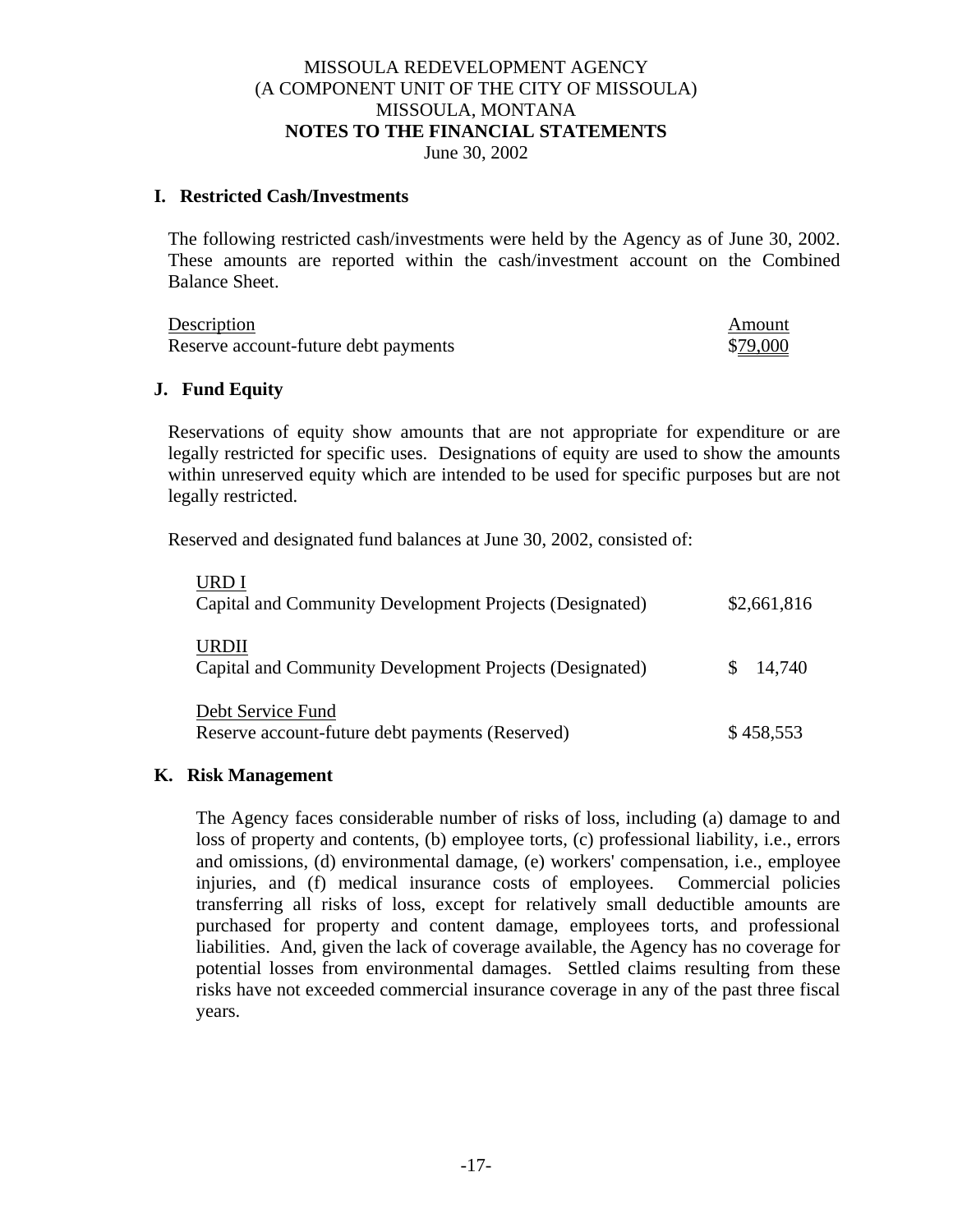## MISSOULA REDEVELOPMENT AGENCY (A COMPONENT UNIT OF THE CITY OF MISSOULA) MISSOULA, MONTANA **NOTES TO THE FINANCIAL STATEMENTS** June 30, 2002

# **L. Pending Litigation**

There was no pending or threatened litigation or unasserted claims or assessments against the Agency at June 30, 2002.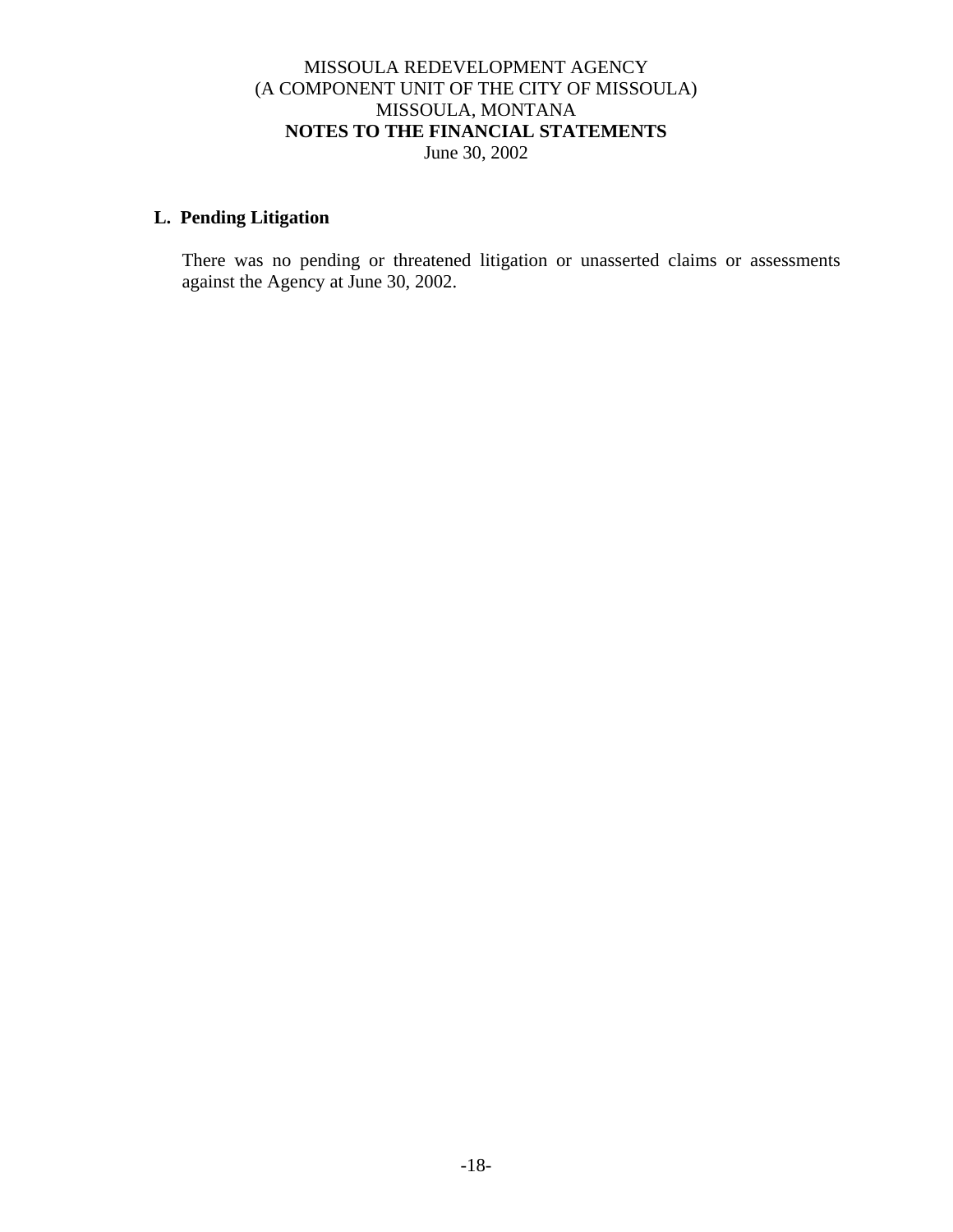|                                |               | MISSOULA REDEVELOPMENT AGENCY                                            |                              |                                |                  |
|--------------------------------|---------------|--------------------------------------------------------------------------|------------------------------|--------------------------------|------------------|
|                                |               | (A Component Unit of the City of Missoula)                               |                              |                                |                  |
|                                |               |                                                                          |                              |                                |                  |
|                                |               | Schedule of Expenditures - Budget and Actual - Urban Renewal District II |                              |                                |                  |
|                                |               | For the Year Ended June 30, 2002                                         |                              |                                |                  |
|                                |               |                                                                          |                              |                                |                  |
|                                |               |                                                                          |                              |                                |                  |
|                                |               |                                                                          | <b>Budget</b>                | Actual                         | Variance         |
| Administration                 |               |                                                                          |                              |                                |                  |
|                                | Personnel     |                                                                          | \$<br>293,456                | \$<br>282,329                  | \$<br>11,127     |
|                                | Other         |                                                                          | 350,802                      | 322,195                        | 28,607           |
|                                |               | Total Administration before capital outlay                               | \$<br>644,258                | \$<br>604,525                  | \$<br>39,733     |
|                                |               | <b>Administration Capital Outlay</b>                                     |                              |                                |                  |
|                                | Computers     |                                                                          | \$<br>10,650                 | \$<br>11,139                   | \$<br>(489)      |
|                                |               | Total Administration capital outlay                                      | \$<br>10,650                 | \$<br>11,139                   | \$<br>(489)      |
|                                |               |                                                                          |                              |                                |                  |
|                                |               | Total Administration including transfers to                              |                              |                                |                  |
|                                |               | other City funds & Tax Increment Remittance                              | \$<br>654,908                | \$<br>615,664                  | \$<br>39,244     |
|                                |               | Less transfers to other City funds                                       | \$<br>(12,952)               | \$<br>(4,202)                  | \$<br>(8,750)    |
|                                |               |                                                                          |                              |                                |                  |
|                                |               | Less Tax Increment Remitted to Taxing Jurisdictions                      | (250,000)                    | (250,000)                      | L,               |
|                                |               |                                                                          |                              |                                |                  |
|                                |               | <b>Total Administration</b>                                              | \$<br>391,956                | \$<br>361,462                  | \$<br>30,494     |
|                                |               |                                                                          |                              |                                |                  |
| <b>Acquisition of Property</b> |               |                                                                          |                              |                                |                  |
|                                | Contingency   |                                                                          | \$<br>200,000                | \$                             | \$<br>200,000    |
|                                |               | Total acquisition of property before capital outlay                      | \$<br>200,000                | \$<br>$\overline{\phantom{a}}$ | \$<br>200,000    |
|                                |               | Acquisition of Property Capital Outlay                                   |                              |                                |                  |
|                                | Civic Stadium |                                                                          | \$<br>246,500                | \$                             | \$<br>246,500    |
|                                |               | Total Acquisition of Property capital outlay                             | \$<br>246,500                | \$<br>$\overline{\phantom{a}}$ | \$<br>246,500    |
|                                |               |                                                                          |                              |                                |                  |
|                                |               | <b>Total Acquisition of Property</b>                                     | \$<br>446,500                | \$<br>$\overline{\phantom{a}}$ | \$<br>446,500    |
|                                |               |                                                                          |                              |                                |                  |
| Public Works                   |               |                                                                          |                              |                                |                  |
|                                |               | <b>Bank Street Pedestrian Mall</b>                                       | \$<br>10,000                 | \$<br>11,499                   | \$<br>(1, 499)   |
|                                |               | Caras Park Improvements                                                  | 7,500                        |                                | 7,500            |
| City-County Health Department  |               | 63,220                                                                   | 56,618                       | 6,602                          |                  |
|                                |               | <b>County Renovation</b>                                                 | 228,500                      | $\overline{a}$                 | 228,500          |
|                                |               | <b>Downtown Street Renovations</b>                                       | 100,000                      | 49,988                         | 50.012           |
|                                | Lenox Flats   |                                                                          | 700                          |                                | 700              |
|                                |               | Millennium Project                                                       | 36,029                       | 47,623                         | (11, 594)        |
|                                |               | MUTD - Transfer Center Public Art                                        | 15,000                       | 15,000                         |                  |
|                                |               | Northside RR Crossing Enclosure                                          | 9,000                        | 8,696                          | 304              |
|                                |               | Orange Street Bridge                                                     | 713,783                      | 571,810                        | 141,973          |
|                                |               | St. Patrick Hospital - Ambulatory Services                               | 394,781                      | 382,402                        | 12,379           |
|                                |               | S 3rd Street Triangle Park                                               | 7,355                        | 13,478                         | (6,123)          |
|                                | Tennis Courts |                                                                          | 100,000                      | 40,000                         | 60,000           |
|                                |               | Weir Debris Removal at Caras Park                                        | 34,800                       | $\overline{\phantom{a}}$       | 34,800           |
|                                | Contingency   |                                                                          | 1,026,384                    |                                | 1,026,384        |
|                                |               | Total Public Works before capital outlay                                 | \$<br>2,747,052              | \$<br>1,197,114                | \$<br>1,549,938  |
|                                |               |                                                                          |                              |                                |                  |
|                                |               | Public Works Capital Outlay                                              |                              |                                |                  |
|                                |               | <b>Bank Street Pedestrian Mall</b>                                       | \$<br>175,000                | \$<br>301,285                  | \$<br>(126, 285) |
|                                |               | Caras Park Improvements                                                  | 42,500                       |                                | 42,500           |
|                                |               | Caras Park Trail Replacement                                             | 46,500                       |                                | 46,500           |
|                                | Civic Stadium |                                                                          |                              |                                | 750,000          |
|                                |               |                                                                          | 750,000                      | $\overline{a}$                 |                  |
|                                |               | Downtown Alley Rehabilitation                                            | 100,000                      | 60,781                         | 39,219           |
|                                |               | Kiwanis Park Trail                                                       | 20,000                       | 14,435                         | 5,565            |
|                                |               | Northside Bridge Modifications                                           | 31,000                       | 25,709                         | 5,291            |
|                                |               | S 3rd Street Triangle Park                                               | 70,000                       | 133,541                        | (63, 541)        |
|                                |               | <b>Streetscape Amenities</b>                                             | 125,000                      | 53,261                         | 71,739           |
|                                |               | Total Public Works capital outlay                                        | \$<br>$\overline{1,360,000}$ | \$<br>589,012                  | \$<br>770,988    |
|                                |               | Total Public Works including transfers                                   |                              |                                |                  |
|                                |               | to other city funds                                                      | \$<br>4,107,052              | \$<br>1,786,126                | \$<br>2,320,926  |
|                                |               |                                                                          |                              |                                |                  |
|                                |               | Less transfers to other city funds                                       | \$<br>(215,000)              | \$<br>(104,988)                | \$<br>(110, 012) |
|                                |               |                                                                          |                              |                                |                  |
|                                |               | <b>Total Public Works</b>                                                | \$<br>3,892,052              | \$<br>1,681,138                | \$<br>2,210,914  |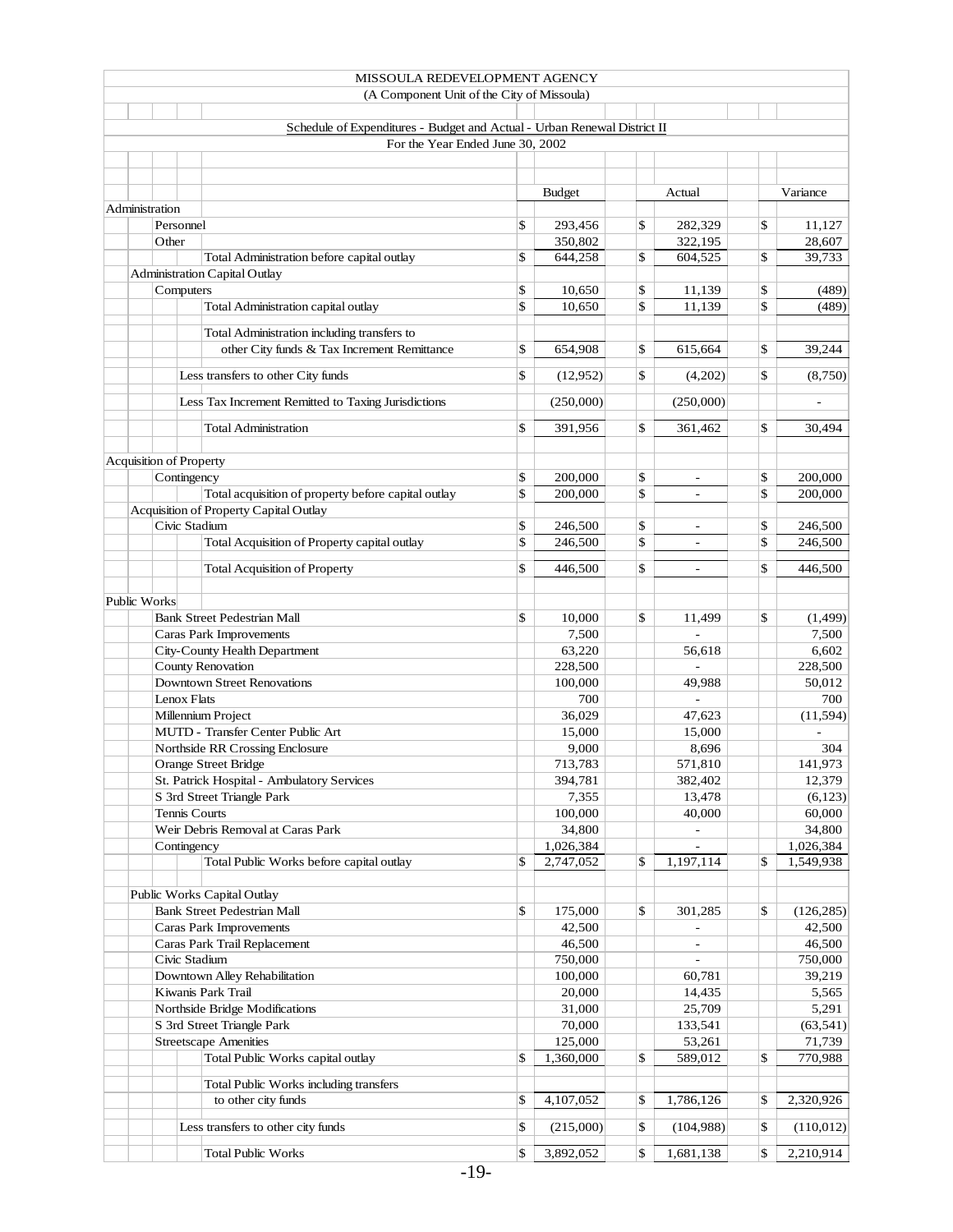|                           |             | Rehabilitation Loans/Grants                           |                                    |                          |                 |
|---------------------------|-------------|-------------------------------------------------------|------------------------------------|--------------------------|-----------------|
|                           |             | 124 West Pine Street (Kosena)                         | \$<br>$\qquad \qquad \blacksquare$ | \$<br>7,231              | \$<br>(7,231)   |
|                           |             | 139 West Front Street (Monte Dolack Gallery)          | 2,500                              | 2,057                    | 443             |
|                           |             | 325 East Broadway (Watercolor Computer Training)      | 20,136                             |                          | 20,136          |
|                           |             | Meadowsweet Herbs                                     |                                    | 1,803                    | (1,803)         |
|                           | Contingency |                                                       | 255,417                            |                          | 255,417         |
|                           |             | <b>Total Rehabilitation Loans/Grants</b>              | \$<br>278,053                      | \$<br>11,091             | \$<br>266,962   |
|                           |             | Planning and Management                               |                                    |                          |                 |
|                           | Fox Site    |                                                       | \$<br>40,000                       | \$<br>$\sim$             | \$<br>40,000    |
|                           |             | Millennium Building                                   |                                    | 2,078                    | (2,078)         |
|                           |             | <b>MRL</b> Pedestrian Bridge                          |                                    | 2,944                    | (2,944)         |
|                           |             | Non-motorized Transportation Services                 | 10.000                             | $\overline{\phantom{a}}$ | 10,000          |
|                           |             | Office of Planning and Grants                         | 5,000                              | $\overline{\phantom{a}}$ | 5,000           |
|                           |             | <b>Riverfront Trail System</b>                        |                                    | 4,130                    | (4, 130)        |
|                           | Contingency |                                                       | 50,000                             |                          | 50,000          |
|                           |             | <b>Total Planning and Management</b>                  | \$<br>105,000                      | \$<br>9,151              | \$<br>95,849    |
|                           |             |                                                       |                                    |                          |                 |
|                           |             | Clearing and Demolition                               |                                    |                          |                 |
|                           |             | <b>County Renovation</b>                              | \$<br>170,000                      | \$                       | \$<br>170,000   |
|                           |             | <b>Mustard Seed Restaurant</b>                        | 1,500                              | 1,500                    |                 |
|                           |             | St. Patrick Hospital - Ambulatory Service             | 130,222                            | 130,222                  |                 |
|                           | Contingency |                                                       | 750,000                            |                          | 750,000         |
|                           |             | Total Clearing and Demolition before capital outlay   | \$<br>1,051,722                    | \$<br>131,722            | \$<br>920,000   |
|                           |             | Clearing and Demolition Capital Outlay                |                                    |                          |                 |
|                           |             | <b>Mustard Seed Restaurant</b>                        | \$<br>38,500                       | \$<br>19,848             | \$<br>18,653    |
|                           |             | Total Clearing and Demolition capital outlay          | \$<br>38,500                       | \$<br>19,848             | \$<br>18,653    |
|                           |             | <b>Total Clearing and Demolition</b>                  | \$<br>1,090,222                    | \$<br>151,569            | \$<br>938,653   |
| <b>Total Expenditures</b> |             |                                                       | \$<br>6,203,783                    | \$<br>2,214,412          | \$<br>3,989,371 |
|                           |             |                                                       |                                    |                          |                 |
|                           |             | <b>Total Transfers to Other City Funds</b>            | \$<br>227,952                      | \$<br>109,190            | \$<br>118,762   |
|                           |             |                                                       |                                    |                          |                 |
|                           |             | Total Remitted to Taxing Jursidictions                | \$<br>250,000                      | \$<br>250,000            | \$              |
|                           |             | Grand Total of Expenditures, Transfers and Remittance | \$<br>6,681,735                    | \$<br>2,573,602          | \$<br>4,108,133 |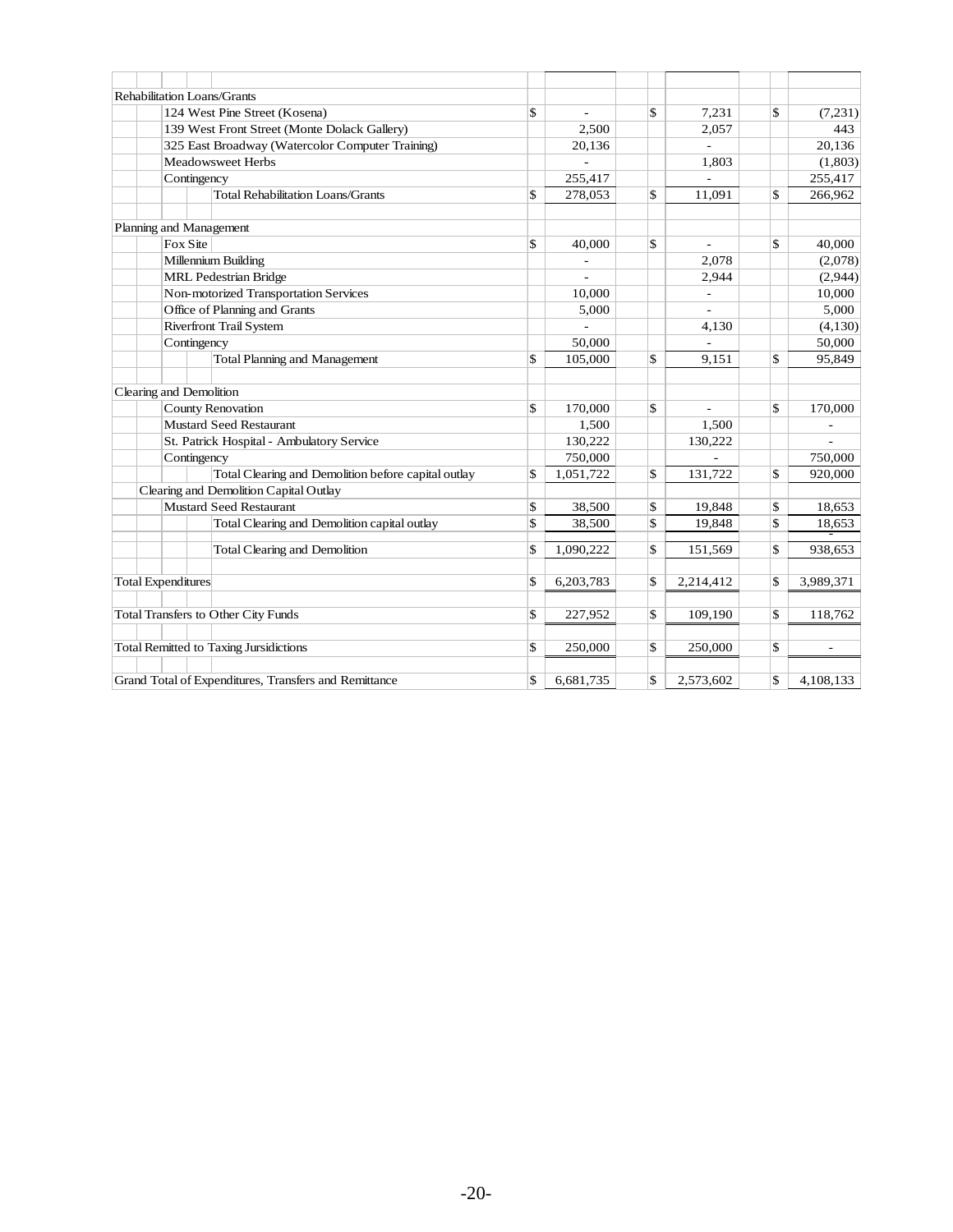|                                                                          | MISSOULA REDEVELOPMENT AGENCY              |    |               |                           |                          |    |          |  |  |
|--------------------------------------------------------------------------|--------------------------------------------|----|---------------|---------------------------|--------------------------|----|----------|--|--|
|                                                                          | (A Component Unit of the City of Missoula) |    |               |                           |                          |    |          |  |  |
|                                                                          |                                            |    |               |                           |                          |    |          |  |  |
| Schedule of Expenditures - Budget and Actual - Urban Renewal District II |                                            |    |               |                           |                          |    |          |  |  |
|                                                                          | For the Year Ended June 30, 2002           |    |               |                           |                          |    |          |  |  |
|                                                                          |                                            |    |               |                           |                          |    |          |  |  |
|                                                                          |                                            |    |               |                           |                          |    |          |  |  |
|                                                                          |                                            |    | <b>Budget</b> |                           | Actual                   |    | Variance |  |  |
|                                                                          | Administration                             |    |               |                           |                          |    |          |  |  |
|                                                                          | <b>Transfers to Other Funds</b>            | \$ | 58,384        | \$                        | 58,384                   | \$ |          |  |  |
|                                                                          | <b>Total Administration</b>                | \$ | 58,384        | \$                        | 58,384                   | \$ |          |  |  |
|                                                                          |                                            |    |               |                           |                          |    |          |  |  |
|                                                                          | <b>Public Works</b>                        |    |               |                           |                          |    |          |  |  |
|                                                                          | Nutritional Laboratories Inc.              | \$ | 53,000        | \$                        | 53,000                   | \$ |          |  |  |
|                                                                          | Residential Rehabilitation Program         |    | 36,000        |                           | $\overline{a}$           |    | 36,000   |  |  |
|                                                                          | West Broadway Island Trail                 |    | 27,000        |                           |                          |    | 27,000   |  |  |
|                                                                          | Contingency                                |    | 130,510       |                           |                          |    | 130,510  |  |  |
|                                                                          | <b>Total Public Works</b>                  | \$ | 246,510       | \$                        | 53,000                   | \$ | 193,510  |  |  |
|                                                                          |                                            |    |               |                           |                          |    |          |  |  |
|                                                                          | Rehabilitation Loans/Grants                |    |               |                           |                          |    |          |  |  |
|                                                                          | Contingency                                | \$ | 75,000        | $\boldsymbol{\mathsf{S}}$ | $\overline{\phantom{a}}$ | \$ | 75,000   |  |  |
|                                                                          | <b>Total Rehabilitation Loans/Grants</b>   | \$ | 75,000        | \$                        |                          | \$ | 75,000   |  |  |
|                                                                          |                                            |    |               |                           |                          |    |          |  |  |
|                                                                          | TEA-21 Activity                            |    |               |                           |                          |    |          |  |  |
|                                                                          | California Street Bridge Enhancements      | \$ | 25,000        | \$                        |                          | \$ | 25,000   |  |  |
|                                                                          | TEA-21 Activity - Capital Outlay           |    |               |                           |                          |    |          |  |  |
|                                                                          | California Street Bridge Enhancements      |    | 210,000       |                           | $\overline{\phantom{a}}$ |    | 210,000  |  |  |
|                                                                          | Total TEA-21 activity                      | \$ | 235,000       | \$                        |                          | \$ | 235,000  |  |  |
|                                                                          |                                            |    |               |                           |                          |    |          |  |  |
|                                                                          | <b>Total Expenditures</b>                  | \$ | 614,894       | \$                        | 111,384                  | \$ | 503,510  |  |  |
|                                                                          |                                            |    |               |                           |                          |    |          |  |  |
|                                                                          |                                            |    |               |                           |                          |    |          |  |  |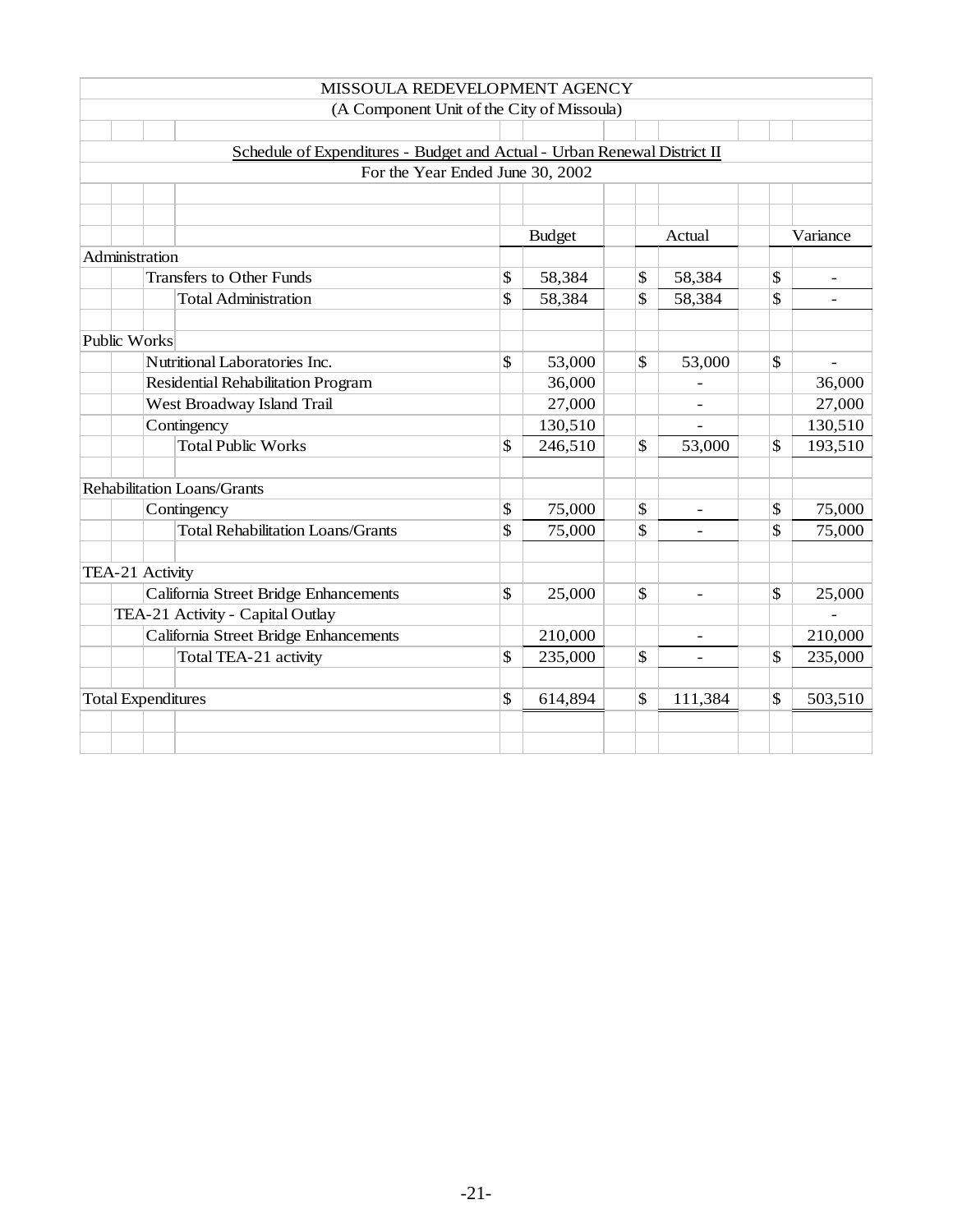|                                                                          | MISSOULA REDEVELOPMENT AGENCY              |              |               |              |                          |    |                          |  |  |
|--------------------------------------------------------------------------|--------------------------------------------|--------------|---------------|--------------|--------------------------|----|--------------------------|--|--|
|                                                                          | (A Component Unit of the City of Missoula) |              |               |              |                          |    |                          |  |  |
|                                                                          |                                            |              |               |              |                          |    |                          |  |  |
| Schedule of Expenditures - Budget and Actual - Urban Renewal District II |                                            |              |               |              |                          |    |                          |  |  |
|                                                                          | For the Year Ended June 30, 2002           |              |               |              |                          |    |                          |  |  |
|                                                                          |                                            |              |               |              |                          |    |                          |  |  |
|                                                                          |                                            |              |               |              |                          |    |                          |  |  |
|                                                                          |                                            |              | <b>Budget</b> |              | Actual                   |    | Variance                 |  |  |
|                                                                          | Administration                             |              |               |              |                          |    |                          |  |  |
|                                                                          | <b>Transfers to Other Funds</b>            | $\mathbb{S}$ | 58,384        | \$           | 58,384                   | \$ | $\overline{\phantom{a}}$ |  |  |
|                                                                          | <b>Total Administration</b>                | \$           | 58,384        | \$           | 58,384                   | \$ |                          |  |  |
|                                                                          |                                            |              |               |              |                          |    |                          |  |  |
|                                                                          | Public Works                               |              |               |              |                          |    |                          |  |  |
|                                                                          | Nutritional Laboratories Inc.              | \$           | 53,000        | $\mathbb{S}$ | 53,000                   | \$ |                          |  |  |
|                                                                          | Residential Rehabilitation Program         |              | 36,000        |              |                          |    | 36,000                   |  |  |
|                                                                          | West Broadway Island Trail                 |              | 27,000        |              | $\qquad \qquad -$        |    | 27,000                   |  |  |
|                                                                          | Contingency                                |              | 130,510       |              |                          |    | 130,510                  |  |  |
|                                                                          | <b>Total Public Works</b>                  | \$           | 246,510       | \$           | 53,000                   | \$ | 193,510                  |  |  |
|                                                                          |                                            |              |               |              |                          |    |                          |  |  |
|                                                                          | Rehabilitation Loans/Grants                |              |               |              |                          |    |                          |  |  |
|                                                                          | Contingency                                | \$           | 75,000        | \$           | ÷                        | \$ | 75,000                   |  |  |
|                                                                          | <b>Total Rehabilitation Loans/Grants</b>   | \$           | 75,000        | \$           |                          | \$ | 75,000                   |  |  |
|                                                                          |                                            |              |               |              |                          |    |                          |  |  |
|                                                                          | TEA-21 Activity                            |              |               |              |                          |    |                          |  |  |
|                                                                          | California Street Bridge Enhancements      | \$           | 25,000        | \$           | $\overline{\phantom{a}}$ | \$ | 25,000                   |  |  |
|                                                                          | TEA-21 Activity - Capital Outlay           |              |               |              |                          |    |                          |  |  |
|                                                                          | California Street Bridge Enhancements      | \$           | 210,000       |              | $\overline{\phantom{0}}$ |    | 210,000                  |  |  |
|                                                                          | Total TEA-21 activity                      |              | 235,000       | \$           | $\overline{\phantom{a}}$ | \$ | 235,000                  |  |  |
|                                                                          |                                            | \$           |               | \$           |                          | \$ |                          |  |  |
|                                                                          | <b>Total Expenditures</b>                  |              | 614,894       |              | 111,384                  |    | 503,510                  |  |  |
|                                                                          |                                            |              |               |              |                          |    |                          |  |  |
|                                                                          |                                            |              |               |              |                          |    |                          |  |  |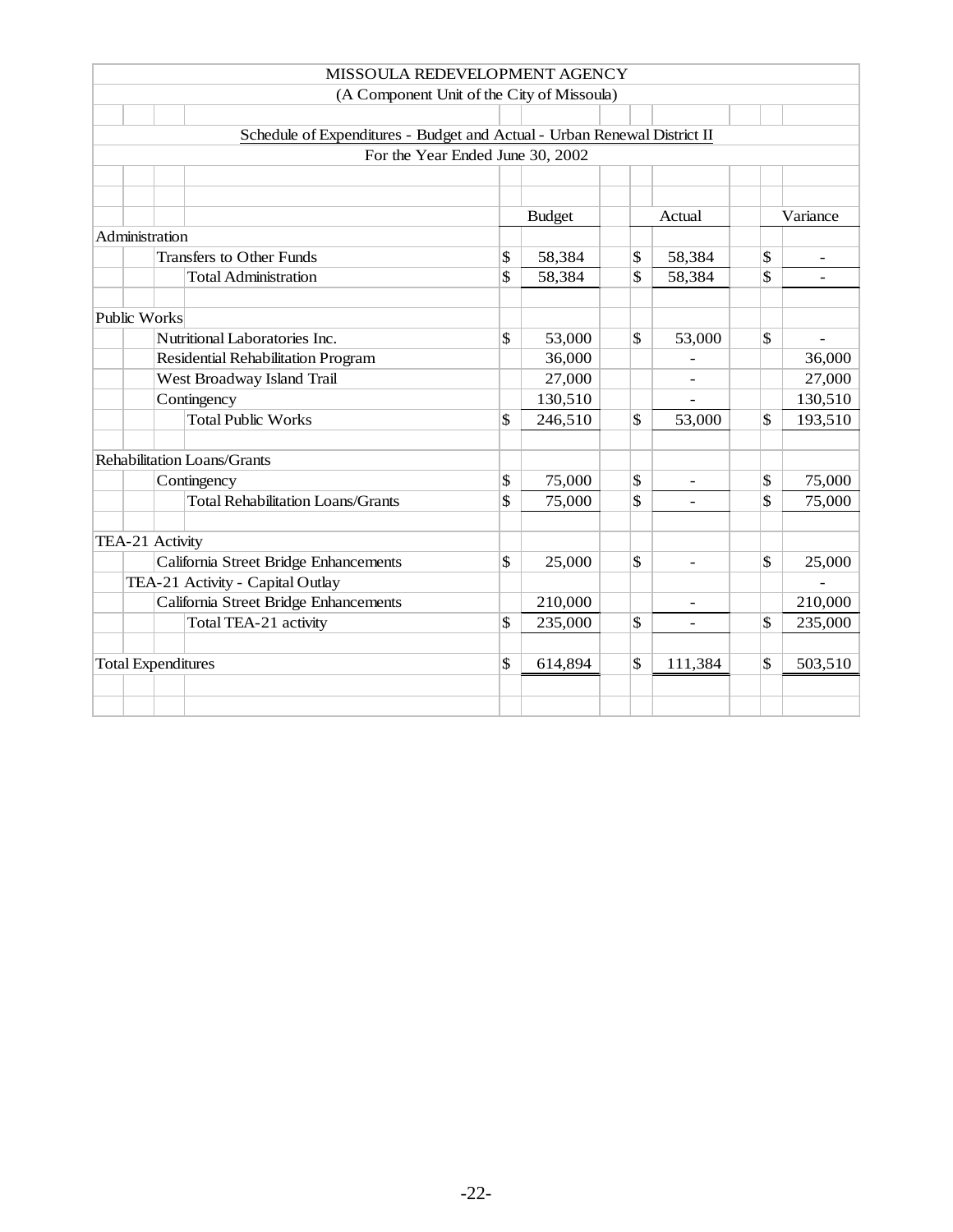*1740 U.S. Hwy 93 South - Suite 101 Kalispell, MT 59901* 

## **REPORT ON COMPLIANCE AND ON INTERNAL CONTROL OVER FINANCIAL REPORTING BASED ON AN AUDIT OF FINANCIAL STATEMENTS PERFORMED IN ACCORDANCE WITH** *GOVERNMENT AUDITING STANDARDS*

Director and Board of Commissioners Missoula Redevelopment Agency Missoula County Missoula, Montana

We have audited the general purpose financial statements of Missoula Redevelopment Agency, a component unit of the City of Missoula, as of and for the year ended June 30, 2002, and have issued our report thereon dated September 3, 2002. We conducted our audit in accordance with auditing standards generally accepted in the United States of America and the standards applicable to financial audits contained in *Government Auditing Standards*, issued by the Comptroller General of the United States.

#### Compliance

As part of obtaining reasonable assurance about whether the Missoula Redevelopment Agency's general purpose financial statements are free of material misstatement, we performed tests of its compliance with certain provisions of laws, regulations, contracts and grants, noncompliance with which could have a direct and material effect on the determination of financial statement amounts. However, providing an opinion on compliance with those provisions was not an objective of our audit and, accordingly, we do not express such an opinion. The results of our tests disclosed no instances of noncompliance that are required to be reported under *Government Auditing Standards*.

# Internal Control Over Financial Reporting

In planning and performing our audit, we considered Missoula Redevelopment Agency's internal control over financial reporting in order to determine our auditing procedures for the purpose of expressing our opinion on the general purpose financial statements and not to provide assurance on the internal control over financial reporting. Our consideration of the internal control over financial reporting would not necessarily disclose all matters in the internal control over financial reporting that might be material weaknesses. A material weakness is a condition in which the design or operation of one or more of the internal control components does not reduce to a relatively low level the risk that misstatements in amounts that would be material in relation to the general purpose financial statements being audited may occur and not be detected within a timely period by employees in the normal course of performing their assigned functions. We noted no matters involving the internal control over financial reporting and its operation that we consider to be material weaknesses.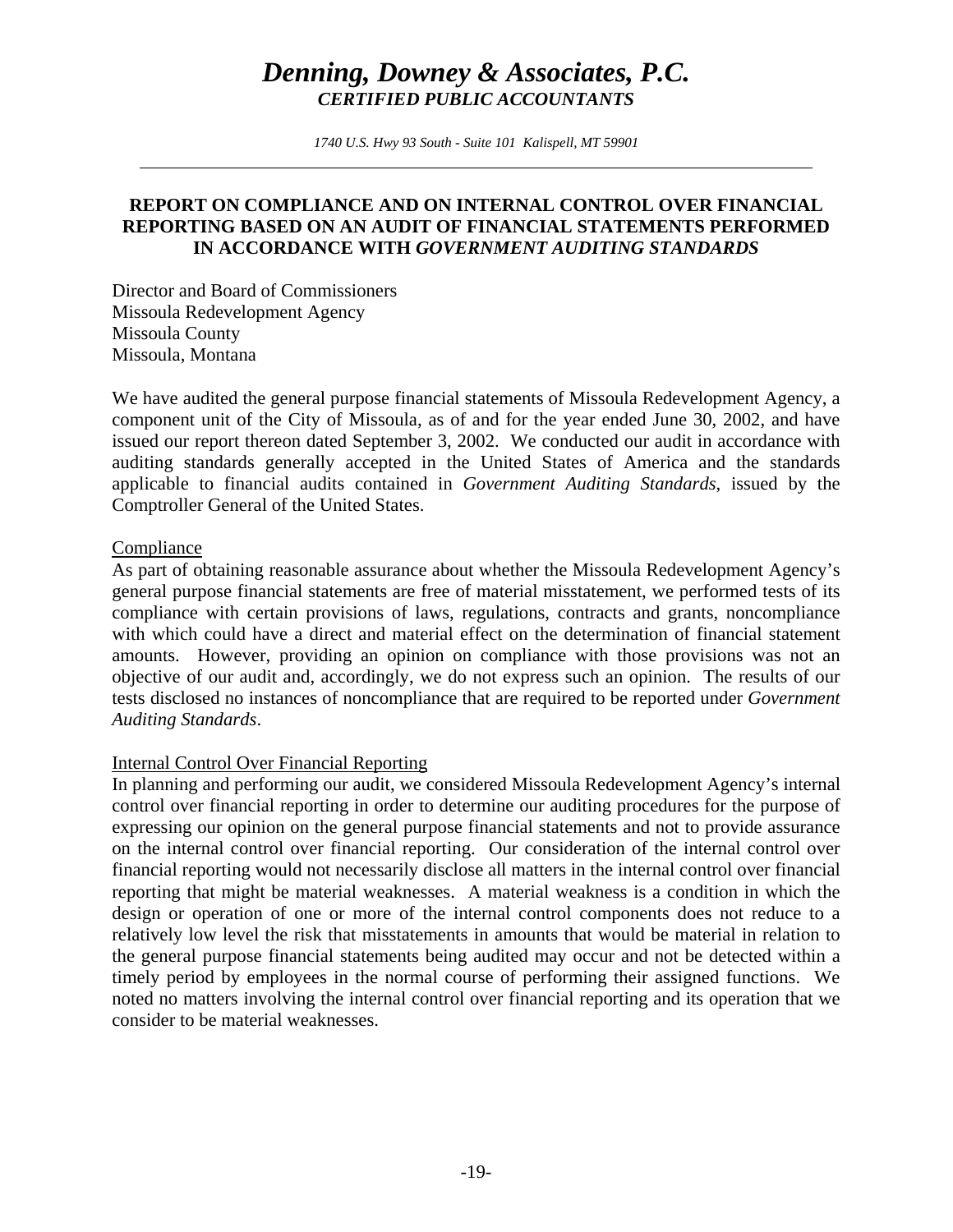This report is intended solely for the information and use of the Director and Board of Commissioners, management, the Montana Department of Administration, and federal awarding agencies and pass-through entities and is not intended to be and should not be used by anyone other than these specified parties.

Denning, Downey and Associates, CPA's, P.C.

September 3, 2002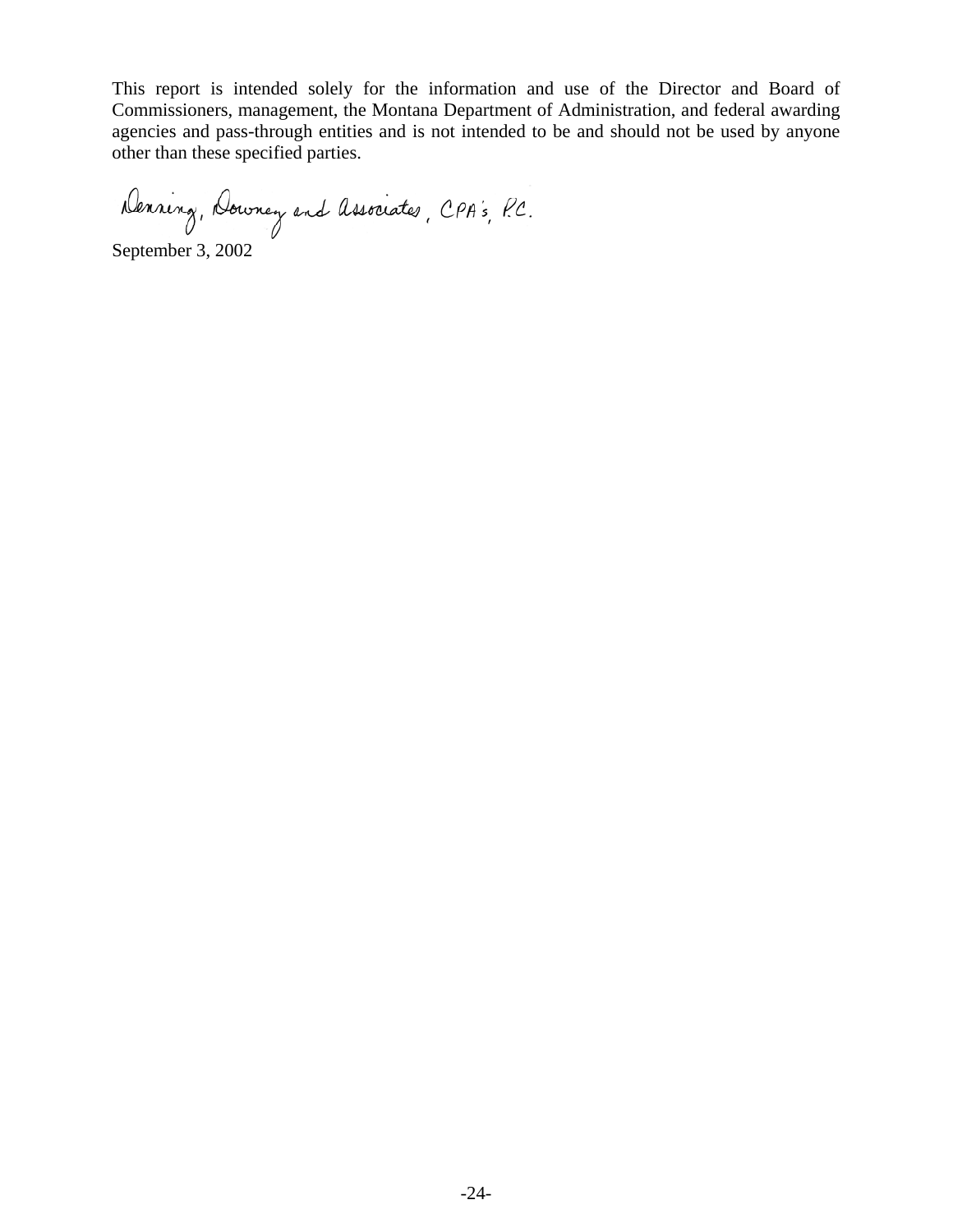*1740 U.S. Hwy 93 South - Suite 101 Kalispell, MT 59901* 

## **REPORT ON OTHER COMPLIANCE, FINANCIAL, AND INTERNAL ACCOUNTING CONTROL MATTERS**

Director and Board of Commissioners Missoula Redevelopment Agency Missoula County Missoula, Montana

There were no other compliance, financial, or internal accounting matters.

Denning, Downey and Associates, CPA's, P.C.

September 3, 2002